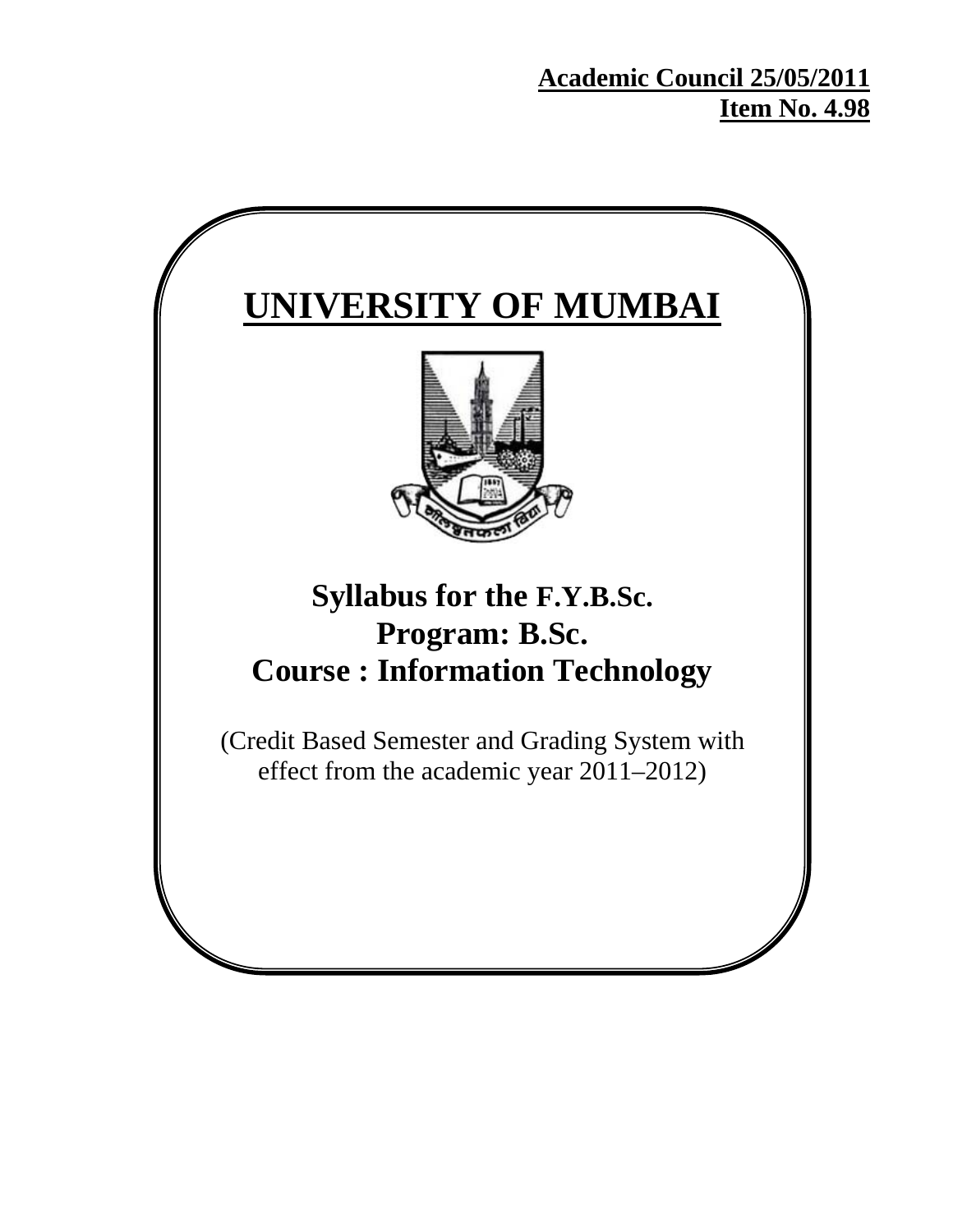٦

| <b>Courses</b>                                          | <b>Theory Code</b> | <b>Practical Code</b> |
|---------------------------------------------------------|--------------------|-----------------------|
| <b>Professional Communication skills</b>                | <b>USIT101</b>     | <b>USIT1P1</b>        |
| <b>Applied Mathematics – I</b>                          | <b>USIT102</b>     | USIT1P2               |
| <b>Fundamentals of Information</b><br><b>Technology</b> | <b>USIT103</b>     | USIT1P3               |
| <b>Electronics and Communication</b><br>technology      | <b>USIT104</b>     | USIT1P4               |
| Introduction to $C_{++}$ programming                    | <b>USIT105</b>     | USIT1P5               |

| <b>CLASS: B. Sc (Information technology)</b>         |              | Semester - I |
|------------------------------------------------------|--------------|--------------|
| SUBJECT: Professional Communication skills (USIT101) |              |              |
| Periods per week                                     | Lectures - 5 | 3 Credits    |

| $Unit - I$ | The Seven Cs of Effective Communication                                       | 8               |
|------------|-------------------------------------------------------------------------------|-----------------|
|            | Completeness, Conciseness, Consideration, Concreteness, Clarity, Lectures     |                 |
|            | Courtesy, Correctness                                                         |                 |
| Unit-II    | <b>Communication: Its interpretation</b>                                      | 8               |
|            | Basics, Nonverbal Communication, Barriers to Communication                    | <b>Lectures</b> |
| Unit-III   | <b>Business Communication at Work Place:</b>                                  | 8               |
|            | Letter Components and Layout, Planning a letter, Process of Letter   Lectures |                 |
|            | writing, E-mail Communication, Memo and Memo reports,                         |                 |
|            | Employment Communication, Notice agenda and Minutes of meeting,               |                 |
|            | <b>Brochures</b>                                                              |                 |
| Unit-IV    | <b>Report Writing</b>                                                         | 8               |
|            | Effective writing, types of business reports, structure of reports, Lectures  |                 |
|            | gathering information, organization of the material, writing abstracts        |                 |
|            | and summaries, writing definitions, visual aids, user instruction             |                 |
|            | manual.                                                                       |                 |
| Unit -V    | <b>Required Skills</b>                                                        | 8               |
|            | Reading skills, listening skills, note-making, précis writing, Lectures       |                 |
|            | audiovisual aids, oral communication                                          |                 |
| Unit-VI    | <b>Mechanics of Writing</b>                                                   | 8               |
|            | Transitions, Spelling rules, hyphenation, transcribing numbers, Lectures      |                 |
|            | Abbreviating technical and non-technical terms, Proof reading.                |                 |

#### **Books:**

 $\mathbb{F}$ 

Professional Communication by Aruna Koneru, McGrawHill

Effective Business Communication by Herta A Murphy, Herbert W Hildebrandt, Jane P Thomas, McGrawHill

# **References:**

Business Communication, Lesikar and Petit, McGrawHill

Communication Skills Handbook, Summers, Wiley, India

Business Communication (Revised Edition), Rai and Rai, Himalaya Publishing House Business Correspondence and Report Writing by R. C. Sharma and Krishna Mohan, TMH.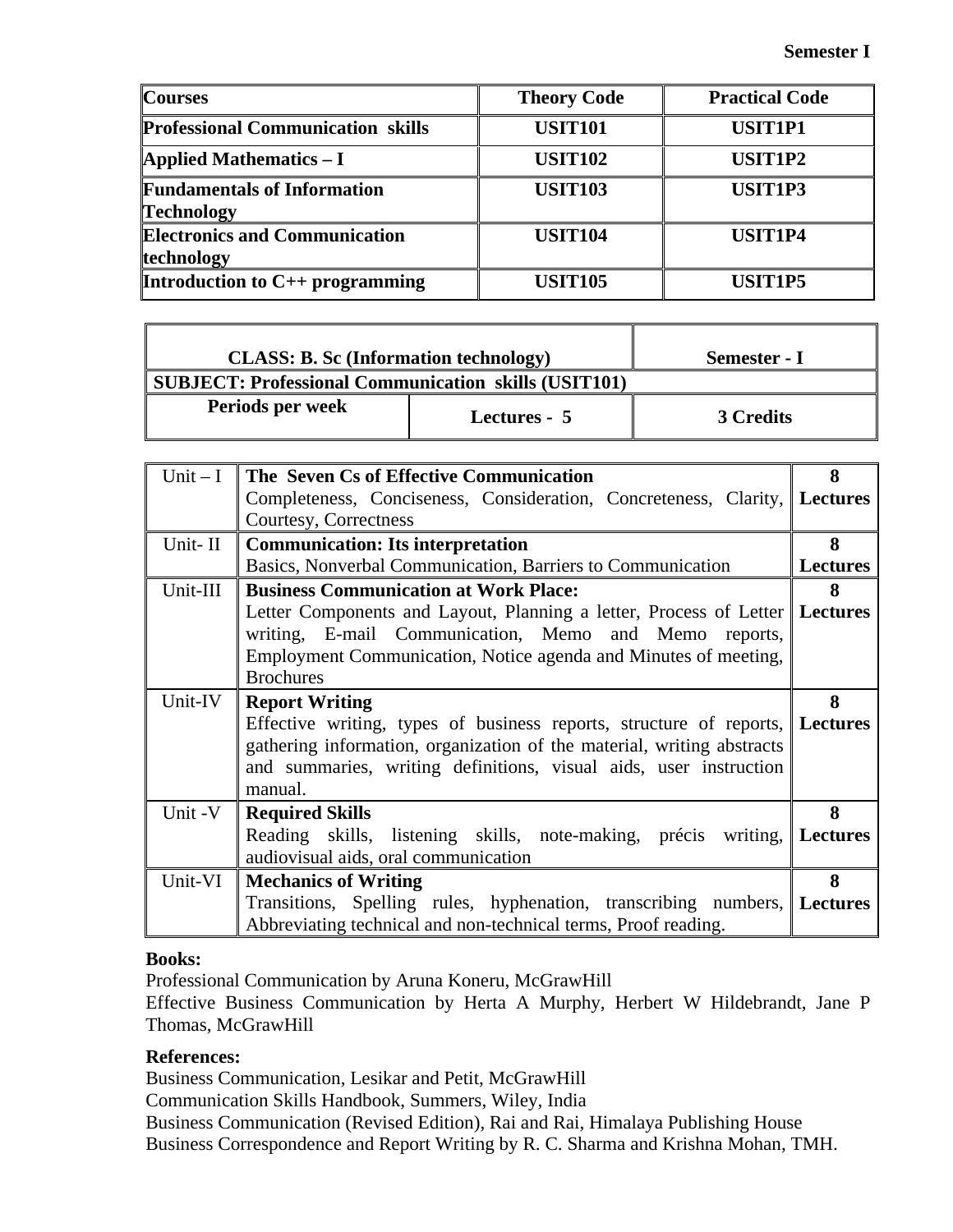# **Term Work of USIT101: ( For Internal Assessment)**

- **i)** Assignments: Should contain at least 2 assignments covering the Syllabus.<br> **ii)** Class Tests: One. Also Known as Unit Test or In-Semester Examinations
- **ii)** Class Tests: One. Also Known as Unit Test or In-Semester Examinations
- **iii**) Tutorial : Minimum Three tutorials covering the syllabus

# **Practical USIT1P1:**

|                           | <b>Case Studies</b>                                                                | 3 Lectures per week (1 Credit)                                      |
|---------------------------|------------------------------------------------------------------------------------|---------------------------------------------------------------------|
| <b>List of Practical:</b> |                                                                                    |                                                                     |
| i)                        | Case study on the 7 Cs of effective communication.                                 |                                                                     |
| ii)                       | Case study on the body language.                                                   |                                                                     |
| iii)                      | Case study on different types of letters like Job application, Appointment letter, |                                                                     |
|                           |                                                                                    | Memos, formal and informal letters, minutes of the meeting, emails. |
| iv)                       | Case study on reports.                                                             |                                                                     |
| $\mathbf{v})$             | Case study on oral communication.                                                  |                                                                     |
| vi)                       | Case study on technical writing.                                                   |                                                                     |
|                           |                                                                                    |                                                                     |
|                           |                                                                                    |                                                                     |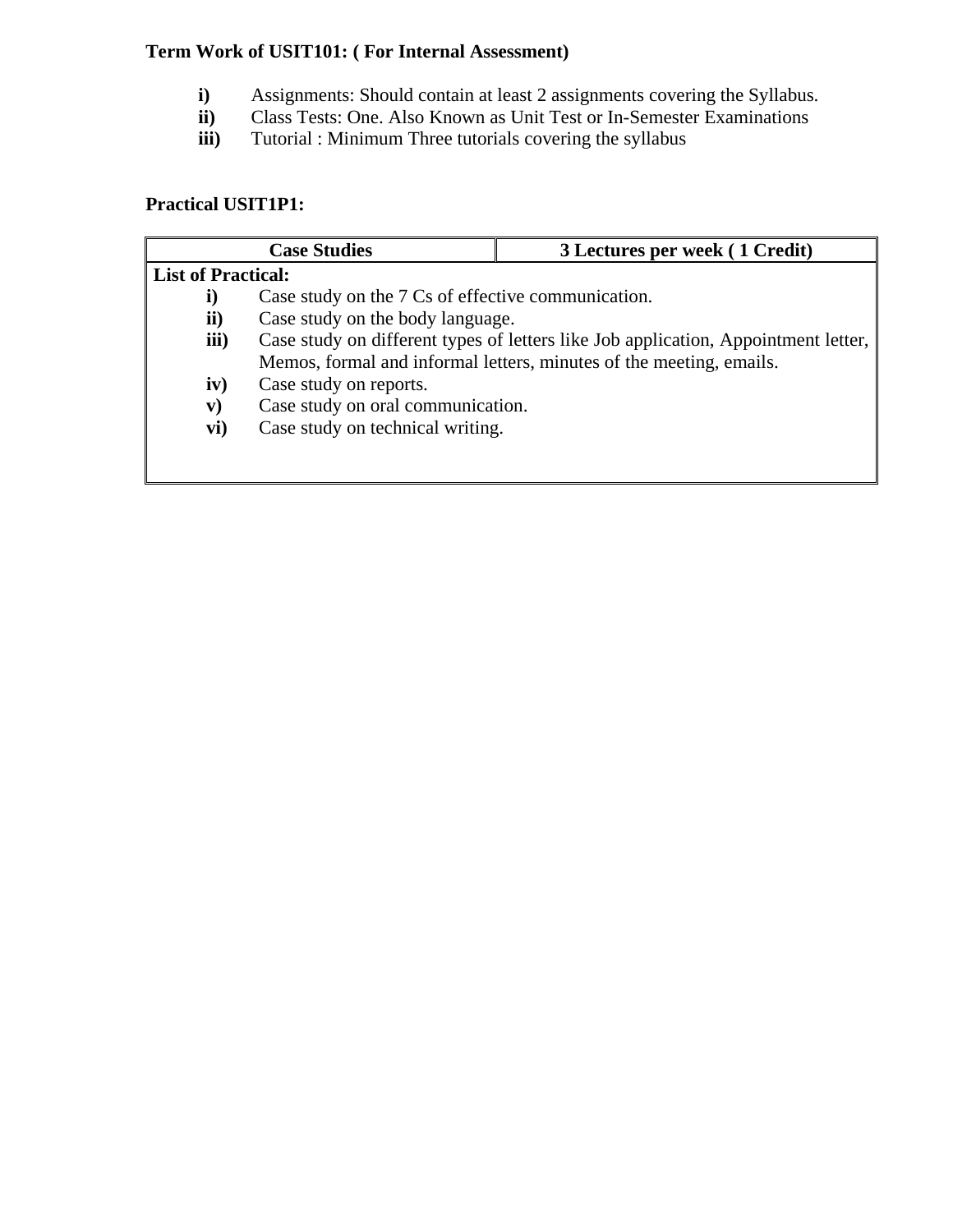|                                                 | <b>CLASS: B. Sc (Information technology)</b><br>Semester - I            |  |                 |
|-------------------------------------------------|-------------------------------------------------------------------------|--|-----------------|
| <b>SUBJECT: Applied Mathematics I (USIT102)</b> |                                                                         |  |                 |
| 3 Credits<br>Periods per week<br>Lectures - 5   |                                                                         |  |                 |
|                                                 |                                                                         |  |                 |
| Unit $-I$                                       | <b>Matrices:</b>                                                        |  | 8               |
|                                                 | Minors and Cofactors, Adjoint of a square matrix, Inverse of a matrix.  |  | <b>Lectures</b> |
|                                                 | Rank of a matrix, Solution of Homogeneous and non homogeneous           |  |                 |
|                                                 | linear Equations using Matrix method.                                   |  |                 |
| Unit-II                                         | <b>Eigen Values and Eigen Vectors:</b>                                  |  | 8               |
|                                                 | Vectors, linear combination of vectors, Inner Product of two vectors,   |  | <b>Lectures</b> |
|                                                 | characteristic equation, Eigen Vector, Cayley- Hamilton Theorem,        |  |                 |
|                                                 | Similarity of Matrices, Derogatory and Non-derogatory matrices,         |  |                 |
|                                                 | Complex Matrices: Hermitian, skew-Hermitian and Unitary matrices        |  |                 |
|                                                 | and their properties.                                                   |  |                 |
| Unit -III                                       | <b>Vector Calculus:</b>                                                 |  | 8               |
|                                                 | Vector Differentiation: Vector Operator Del, Gradient,<br>and           |  | <b>Lectures</b> |
|                                                 | Geometrical Meaning of gradient, Divergence and Curl.                   |  |                 |
| Unit - IV                                       | <b>Differential Equations:</b>                                          |  | 8               |
|                                                 | Differential Equations of $1st$ order and $1st$ degree and applications |  | <b>Lectures</b> |
| Unit - V                                        | <b>Linear Differential Equations:</b>                                   |  | 8               |
|                                                 | Linear Differential equations with constant coefficient, Differential   |  | <b>Lectures</b> |
|                                                 | equations of higher order and applications.                             |  |                 |
| Unit -VI                                        | 8<br>Successive differentiation, Mean Value theorems, Partial           |  |                 |
|                                                 | differentiation, Euler's Theorem, Approximation and errors, Maxima      |  | <b>Lectures</b> |
|                                                 | and Minima                                                              |  |                 |

# **Text Books:**

Engineering Mathematics A tutorial approach by R. R. Singh and Mukul Bhatt, TMH 2010 Text Book of Applied Mathematics Vol I and Vol II. P.N. Wartikar & J.N. Wartikar, Pune Vidyarthi Griha Prakashan

#### **References:**

Higher Engineering Mathematics by B. V. Ramana, McGrawHill Differential Calculus by Shanti Narayan. S. Chand. Higher Engineering Mathematics by B.S. Grewal, Khanna Publications Vector Analysis by Murray Spiegel, McGrawHill Matrices by Vashistha, S. Chand

- **i)** Assignments: Should contain at least 2 assignments covering the Syllabus.
- **ii)** Class Tests: One. Also Known as Unit Test or In-Semester Examinations
- **iii**) Tutorial : Minimum Three tutorials covering the syllabus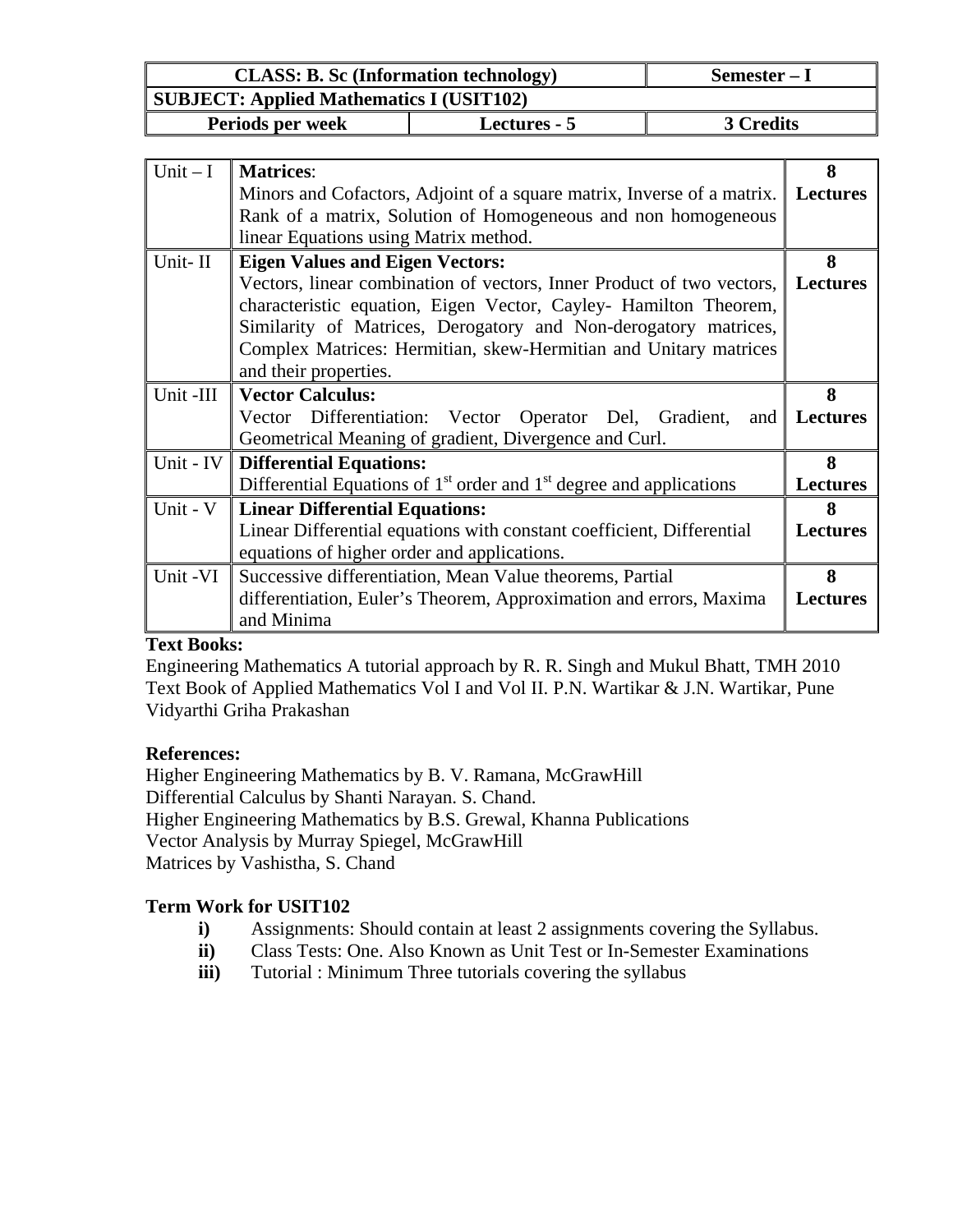| <b>Problem Solving</b>                                      | 3 Lectures per week (1 Credit) |  |
|-------------------------------------------------------------|--------------------------------|--|
| <b>List of Problems</b>                                     |                                |  |
| i) Problem solving based on matrices                        |                                |  |
| ii) Problem solving based on Eigen Values and Eigen Vectors |                                |  |
| iii) Problem solving based on Vector Analysis               |                                |  |
| iv) Problem solving based on Differential Equations         |                                |  |
| v) Problem solving based on Linear Differential Equations   |                                |  |
| vi) Problem solving based on Successive Differentiation     |                                |  |
| Problem solving based on Mean Value theorems<br>vii)        |                                |  |
| Problem solving based on Partial differentiation<br>viii)   |                                |  |
| ix) Problem solving based on Euler's Theorem                |                                |  |
| x) Problem solving based on Approximation and errors        |                                |  |
| xi) Problem solving based on Maxima and Minima              |                                |  |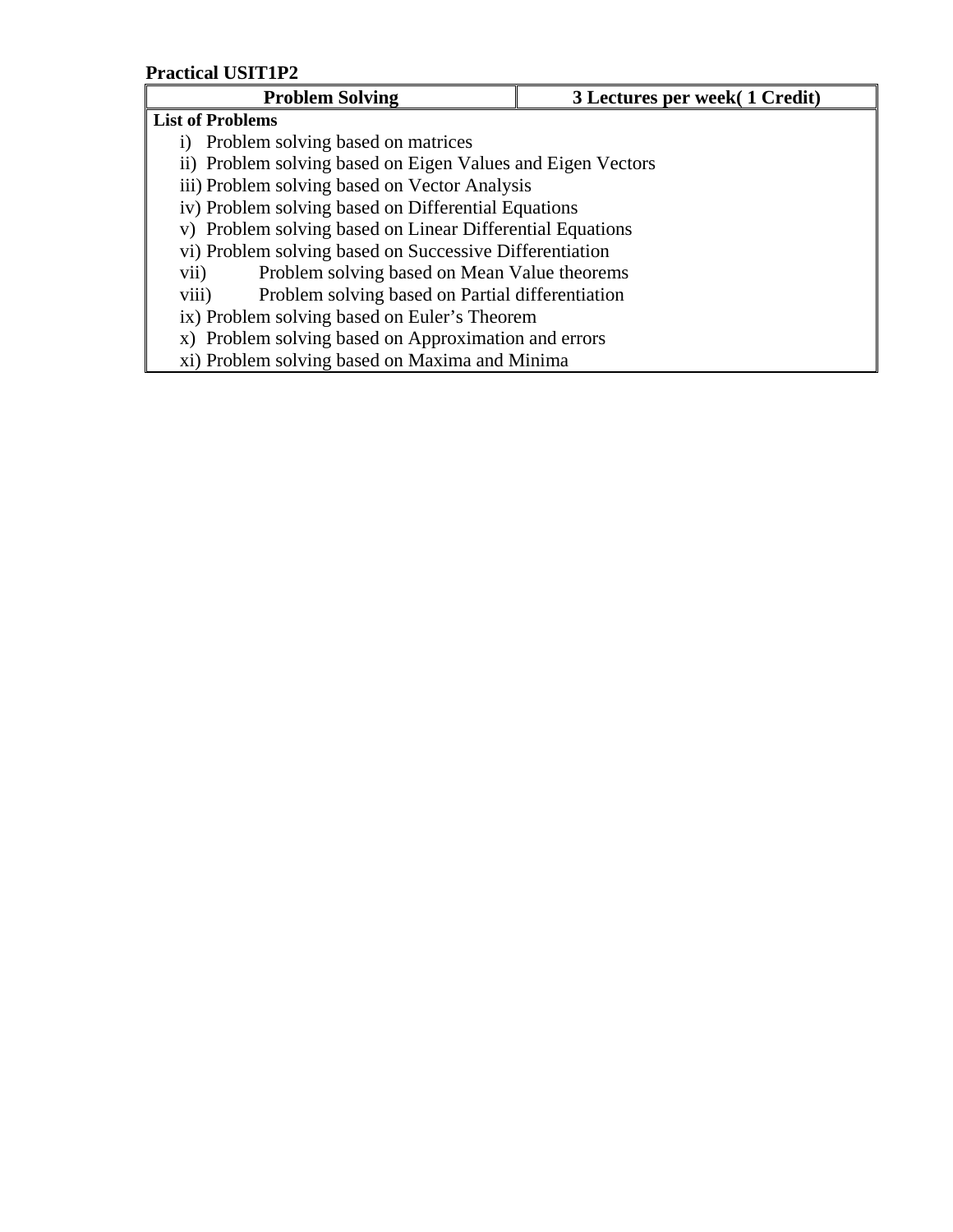| <b>CLASS: B. Sc (Information technology)</b>         |               | $Semester-I$ |
|------------------------------------------------------|---------------|--------------|
| SUBJECT: Fundamentals of Digital Computing (USIT103) |               |              |
| Periods per week                                     | Lectures $-5$ | 3 Credits    |

| $Unit - I$ |                                                                                  |         |
|------------|----------------------------------------------------------------------------------|---------|
|            | Data and Information: Features of Digital Systems, Number Systems:               | 8 Lect. |
|            | Decimal, Binary, Octal, Hexadecimal & their inter conversions,                   |         |
|            | Representation of Data: Signed Magnitude, one's complement & two's               |         |
|            | complement, Binary Arithmetic, Fixed point representation and Floating           |         |
|            | point representation of numbers.                                                 |         |
|            | Codes : BCD, XS-3, Gray code, hamming code, alphanumeric codes                   |         |
|            | (ASCII, EBCDIC, UNICODE), Error detecting and error correcting codes.            |         |
| Unit-II    | Boolean Algebra: Basic gates (AND, OR, NOT gates), Universal gates               | 8 Lect. |
|            | (NAND and NOR gates), other gates (XOR, XNOR gates). Boolean identities,         |         |
|            | De Morgan Laws.                                                                  |         |
|            | Karnaugh maps: SOP and POS forms, Quine McClusky method.                         |         |
| Unit -III  | <b>Combinational Circuits:</b>                                                   | 8 Lect. |
|            | Half adder, full adder, code converters, combinational circuit design,           |         |
|            | Multiplexers and demultiplexers, encoders, decoders, Combinational               |         |
|            | design using mux and demux.                                                      |         |
| Unit - IV  | <b>Sequential Circuit Design:</b>                                                | 8 Lect. |
|            | Flip flops (RS, Clocked RS, D, JK, JK Master Slave, T, Counters, Shift           |         |
|            | registers and their types, Counters: Synchronous and Asynchronous                |         |
|            | counters.                                                                        |         |
| Unit-V     | Computers: Basic Organization, Memory: ROM, RAM, PROM, EPROM,                    | 8 Lect. |
|            |                                                                                  |         |
|            | EEPROM, Secondary Memory: Hard Disk & optical Disk, Cache Memory,<br>I/O devices |         |
|            |                                                                                  |         |
| Unit-VI    | <b>Operating Systems:</b>                                                        | 8 Lect. |
|            | Types (real Time, Single User / Single Tasking, Single user / Multi              |         |
|            | tasking, Multi user / Multi tasking, GUI based OS. Overview of desktop           |         |
|            | operating systems-Windows and LINUX.                                             |         |

Text Books: Modern Digital Electronics by R. P. Jain, 3<sup>rd</sup> Edition, McGraw Hill Digital Design and Computer Organisation by Dr. N. S. Gill and J. B. Dixit, University Science Press Linux Commands by Bryan Pfaffaenberger BPB Publications UNIX by Sumitabha Das, TMH

**References:** Digital Principles and Applications by Malvino and Leach, McGrawHill Introduction to Computers by Peter Norton, McGraw Hill

- **i)** Assignments: Should contain at least 2 assignments covering the Syllabus.
- **ii)** Class Tests: One. Also Known as Unit Test or In-Semester Examinations
- **iii**) Tutorial : Minimum Three tutorials covering the syllabus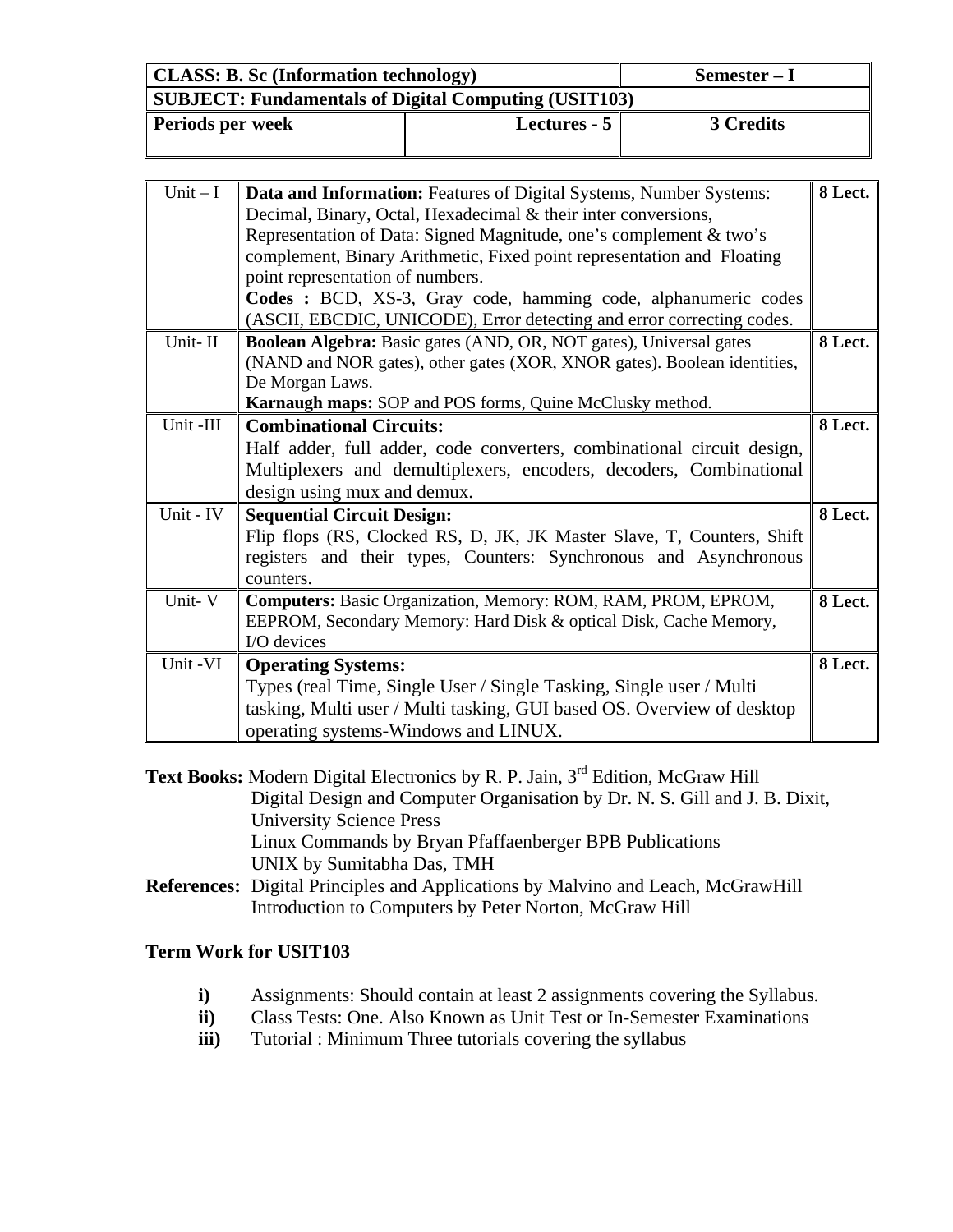# **Practical USIT1P3:**

| <b>Journal Practical</b>                                                              | 3 Lectures per week (1 Credit)                                                        |  |
|---------------------------------------------------------------------------------------|---------------------------------------------------------------------------------------|--|
| <b>List of Practical</b>                                                              |                                                                                       |  |
|                                                                                       |                                                                                       |  |
| 1. Study of logic gates (basic and universal)                                         |                                                                                       |  |
| 2. Verify De Morgan's theorems                                                        |                                                                                       |  |
| 3. Design and implement Half adder and full adder using gates.                        |                                                                                       |  |
|                                                                                       | 4. Design and implement binary to gray code converter and vice versa using XOR gates. |  |
| 5. Design & implement multiplier for two 2-bit binary numbers using minimum number of |                                                                                       |  |
| gates.                                                                                |                                                                                       |  |
| 6. Reduce the given numeric form using K-map and implement using gates.               |                                                                                       |  |

- 7. Implement SOP /POS forms using logic gates.
- 8. Implement logic gates using multiplexers.
- 9. Implement expressions using multiplexers and demultiplexers
- 10.Implement 3-bit binary ripple counter using JK flip flops.

**Linux:** 1.Installation of Linux

2. Study of Linux Commands with all switches: ls, mkdir, cd, rmdir, wc, cat, mv, chmod, date, time, grep, tty, who, whoami, finger, pwd, man, cal, echo, ping, ifconfig, tar, telnet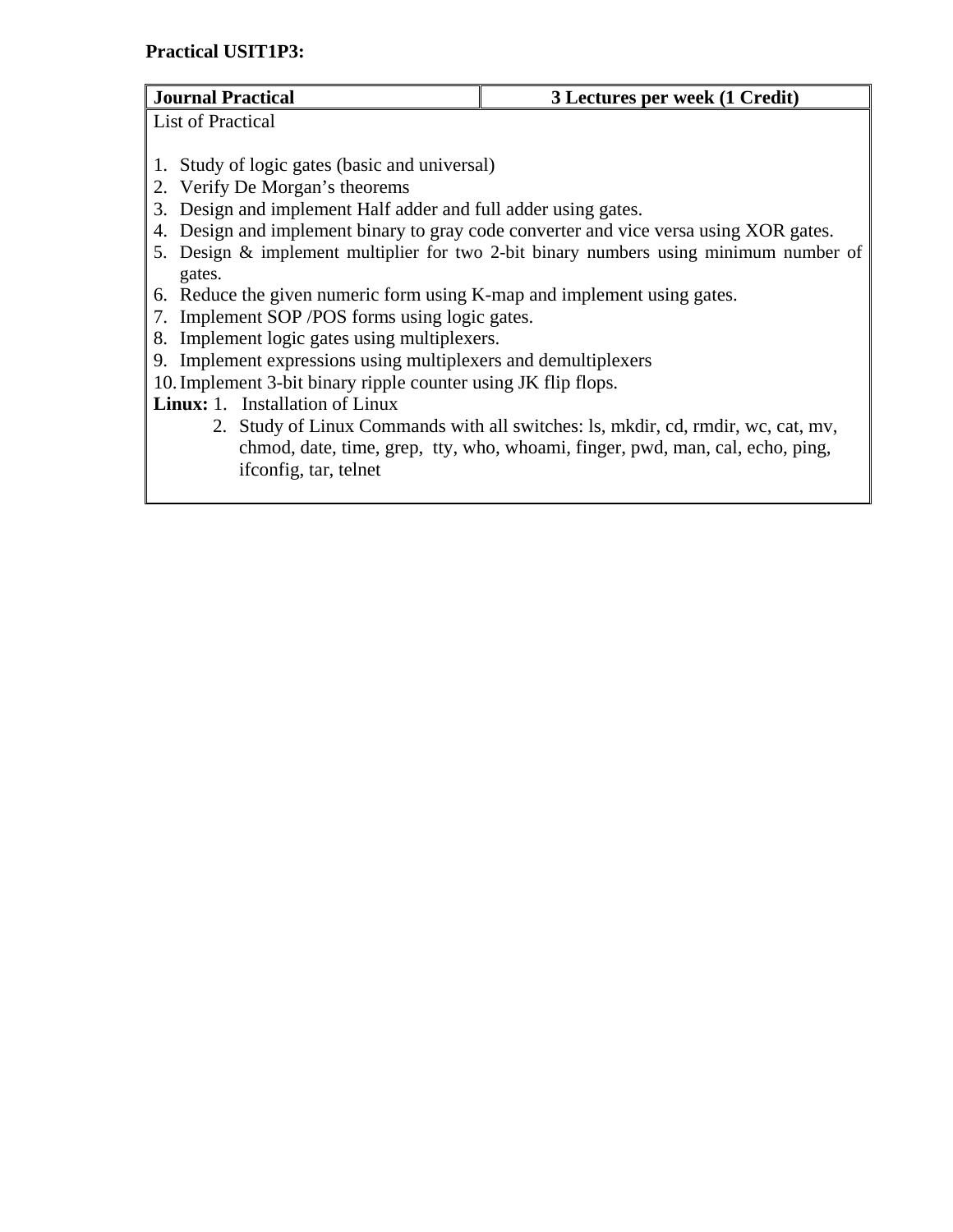| <b>CLASS: B. Sc (Information technology)</b><br>Semester – I       |              |           |
|--------------------------------------------------------------------|--------------|-----------|
| <b>SUBJECT: Electronics and Communication Technology (USIT104)</b> |              |           |
| <b>Periods per week</b>                                            | Lectures - 5 | 3 Credits |

| $Unit - I$ | Concept of Conductor, Semiconductor, Insulator. Semiconductor            | 8 Lect. |
|------------|--------------------------------------------------------------------------|---------|
|            | Diode, Forward bias, Reverse Bias, Application of Diode as Rectifier,    |         |
|            | Zener diode and its applications, Introduction to Transistor (BJT,       |         |
|            | FET), PNP, NPN Transistors their Characteristic. Application of          |         |
|            | Transistor as amplifier and as a Switch.                                 |         |
| Unit-II    | Concept of amplification, amplifier notations, Av, Ai, Ap Zi, Zo),       | 8 Lect. |
|            | Application of BJT as single stage Amplifier, Frequency response of      |         |
|            | single stage Amplifier. Multistage Amplifiers:- (Basics concepts) RC     |         |
|            | coupled, cascade, Darlington pair, DC amplifiers.                        |         |
| Unit-III   | Concept of Feedback:- Negative Feedback and its advantage in             | 8 Lect. |
|            | Amplification, Positive Feedback :- Oscillators, RC Phase Shift          |         |
|            | Oscillator, LC Oscillator. Switching Circuits Multivibrators : -         |         |
|            | Monostable using IC 555 and Astable using IC 555 (including              |         |
|            | problems)                                                                |         |
| Unit-IV    | Introduction:- Need for modulation system, Concept of Modulation.        | 8 Lect. |
|            | AM :- Definition of AM, Modulation index, Power relation in AM,          |         |
|            | Generation and Demodulation of AM. SSB:- Power requirement in            |         |
|            | comparison with AM, Advantages of SSB over AM, Concept of                |         |
|            | Balanced Modulator, Generation of SSB, Pilot Carrier System,             |         |
|            | Independent Side System, Vestigial Sideband Transmission.                |         |
| Unit-V     | FM: - Definition of FM, Bandwidth, Noise triangle, Per-emphasis and      | 8 Lect. |
|            | De- emphasis. PM: - Definition of PM. Difference between AM and          |         |
|            | FM. Radio receivers. Pulse Modulation:- Sampling Theorem, PAM,           |         |
|            | PTM, PWM, PPM, pulse code modulation, Quantization noise,                |         |
|            |                                                                          |         |
|            | companding, PCM system, differential PCM, Delta modulation.              |         |
|            | Multiplexing: - FDM/TDM. Television:- Scanning, Composite Video          |         |
|            | signal, Television Transmitter, television receiver.                     |         |
| Unit-VI    | Introduction to Digital Communication: PSK, ASK, FSK.                    | 8 Lect. |
|            | Introduction to fibre optics system:- Propagation of light in optical    |         |
|            | fibre; ray model. Types of fibre: Single mode, steps index. Graded       |         |
|            | index. Signal distortion: attenuation, dispersion. Optical sources: LED, |         |
|            | LASERS. Optical Detectors and optics links. Link Budget.                 |         |

#### **References**

Allen Mottershead, "Electronic Devices and Circuits", PHI

Boylstead and Neshelesky, "Electronics Devices and Circuits", 4<sup>th</sup>, PHI, 1999.

Simon Haykin, "An Introduction to Analog and Digital communications", John Wiley and Sons, 1994.

R.B Carlson, "Communication Systems", MacGraw Hill.

George Kennedy, "Electrical Communication systems", Tata McGraw Hill 1993.

Roody Collin, "Electronics Communication", PHI

J. Millman and A Grabel, " Microelectronics" MacGraw Hill 1988.

Proakis J. J, "Digital Communications" Mc Graw Hill.

Digital Communications by TAUB Schilling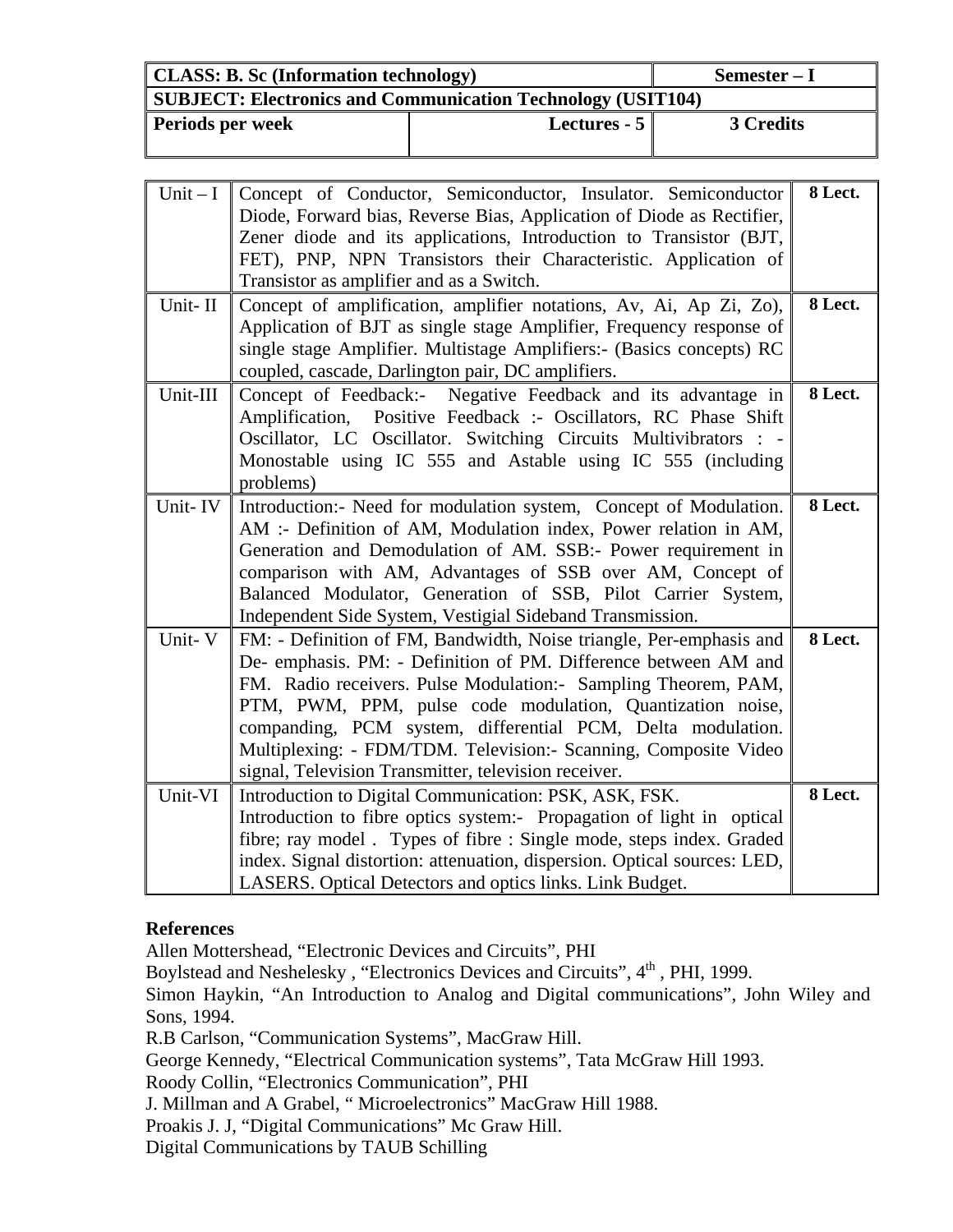Electronic Communication Systems, Roy Blake Delmar, Thompson Learning Introduction To telecommunications, Anu A Gokhale, Delmar Thompson Learning

# **Term Work for USIT104**

- **i)** Assignments: Should contain at least 2 assignments covering the Syllabus.<br> **ii)** Class Tests: One. Also Known as Unit Test or In-Semester Examinations
- **ii)** Class Tests: One. Also Known as Unit Test or In-Semester Examinations
- **iii**) Tutorial : Minimum Three tutorials covering the syllabus

# **Practical (USIT1P4):**

| <b>Journal Practical</b>                                   | 3 Lectures per Week (1 Credit) |
|------------------------------------------------------------|--------------------------------|
| List of Practical                                          |                                |
|                                                            |                                |
| Study of Zener diode characteristics                       |                                |
| Study of Half wave and full wave rectifiers<br>2.          |                                |
| Study of bridge rectifier.<br>3.                           |                                |
| Study of Transistor as a switch<br>4.                      |                                |
| 5. Monostable multivibrator using IC 555 timer.            |                                |
| 6. Astable multivibrator using IC 555 timer.               |                                |
| Study of Wien bridge oscillator<br>7.                      |                                |
| 8. Frequency Response of single stage transistor amplifier |                                |
| <b>Study of Amplitude Modulation</b><br>9.                 |                                |
| 10. Study of Frequency Modulation                          |                                |
| 11. Study of Fibre Optic transmission                      |                                |
| 12. Study of Pulse Amplitude Modulation                    |                                |
| 13. Study of transistor DC Amplifier                       |                                |
|                                                            |                                |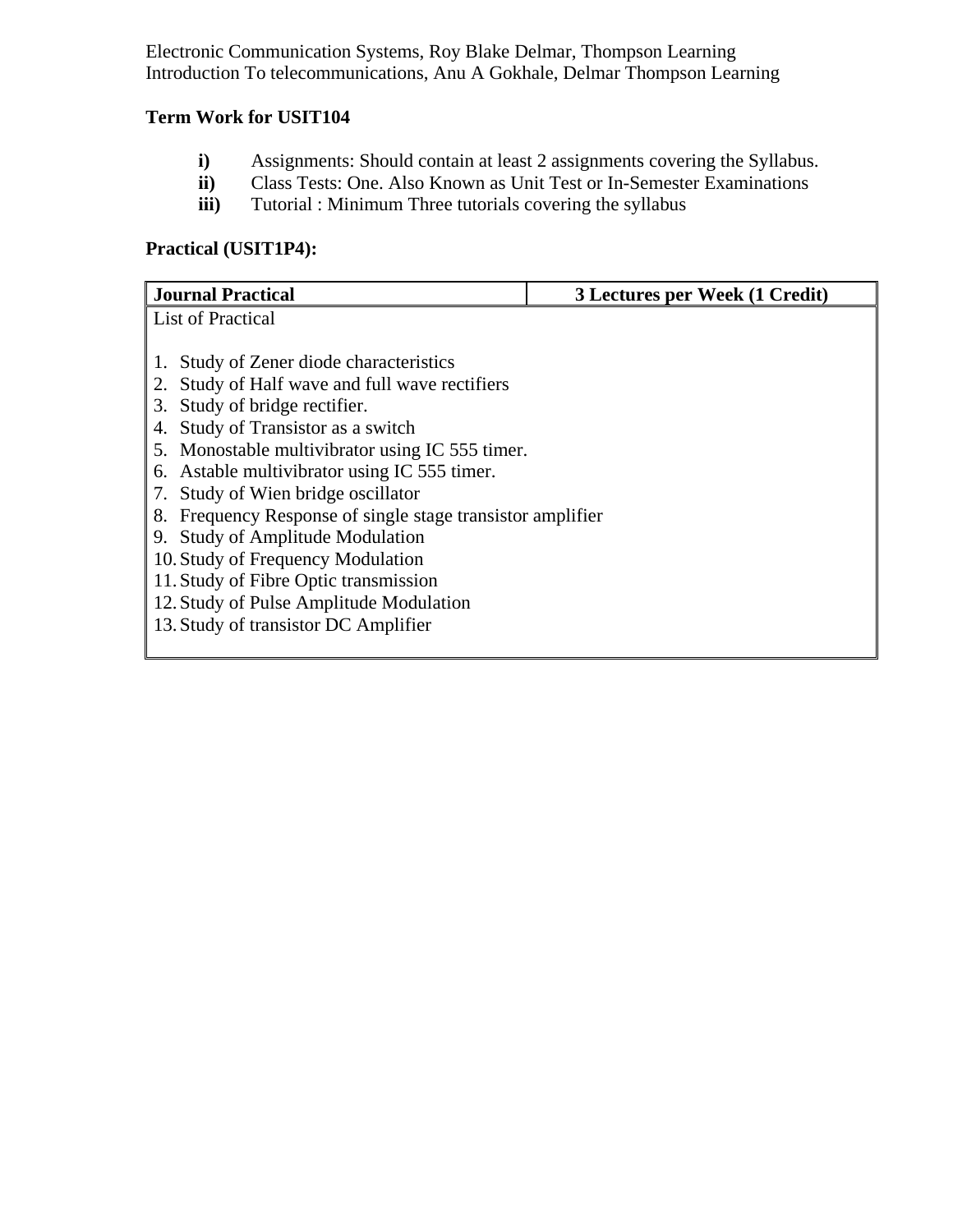| <b>CLASS: B. Sc (Information technology)</b>       |               | Semester – I |
|----------------------------------------------------|---------------|--------------|
| SUBJECT: Introduction to C++ programming (USIT105) |               |              |
| <b>Periods per week</b>                            | Lectures $-5$ | 3 Credits    |

| Unit $-$<br>$\mathbf{I}$ | <b>Programming Logic and techniques :</b> Algorithms, Flow-charts, Program<br>Design, Introduction to $C++$ : Origin of $C++$ , A Sample $C++$ program, pitfall<br>and programming tips. Testing and Debugging.                                                                                                                                                          | 8<br>Lect. |
|--------------------------|--------------------------------------------------------------------------------------------------------------------------------------------------------------------------------------------------------------------------------------------------------------------------------------------------------------------------------------------------------------------------|------------|
| Unit-<br>$\mathbf{H}$    | C++ concepts: Variables and Assignments: variables, identifiers, variable<br>declarations, Assignment Statements, reference variable, symbolic constant,<br>Input and Output: cin, cout, escape sequences, include directives and<br>Namespaces, Indenting and Comments, Operator precedence, Data types and<br>expressions, Arithmetic operators, Type compatibilities. | 8<br>Lect. |
| Unit-<br>Ш               | <b>Flow of Control:</b> Compound statements, Loops: while, for, do while, nested<br>loops, Decision making: if – else, nested if else, switch, break and continue,<br>Manipulators: endl, setw, size of, Increment and decrement operators, Type<br>Cast Operators, Scope resolution operators                                                                           | 8<br>Lect. |
| Unit-<br>IV              | <b>Functions:</b> Function Prototypes, built in functions and user defined functions,<br>Function overloading, Call by reference, Call by value, const member functions.<br>Inline Functions and recursive functions, Math Library Functions.                                                                                                                            | 8<br>Lect. |
| Unit-<br>V               | <b>Derived Data types (Arrays, pointers, functions):</b> Introduction to arrays,<br>arrays in functions, 2-D arrays, Multidimensional arrays, Introduction to<br>pointers, void pointers, pointers in function, pointer to constant and constant<br>pointer, generic pointer.                                                                                            | 8<br>Lect. |
| Unit-<br>VI              | Strings, Vectors and Structures : String functions: strcmp, strcat, strlen,<br>strepy. Vector Basics. Introduction to Structures.                                                                                                                                                                                                                                        | 8<br>Lect. |

**Books:** Problem Solving with C++ , Walter Savitch, Sixth Edition, Pearson Education. J.R.Hubbard, Schaum's outlines "Programming with C++", Second Edition, Tata McGrawHill Y.P.Kanetkar, "Let us C++" , seventh edition, BPB publication

**Reference Books:** Object Oriented programming with C++ , E Balagurusamy , Third Edition , Tata McGraw Hill.

Pure C++ programming , Amir Afzal, Pearson Education.

Computer Science – A structured Approach using  $C_{++}$  by B. Forouzan, R. F. Gilberg, Cengage Publication.

- **i)** Assignments: Should contain at least 2 assignments covering the Syllabus.
- **ii)** Class Tests: One. Also Known as Unit Test or In-Semester Examinations
- **iii**) Tutorial : Minimum Three tutorials covering the syllabus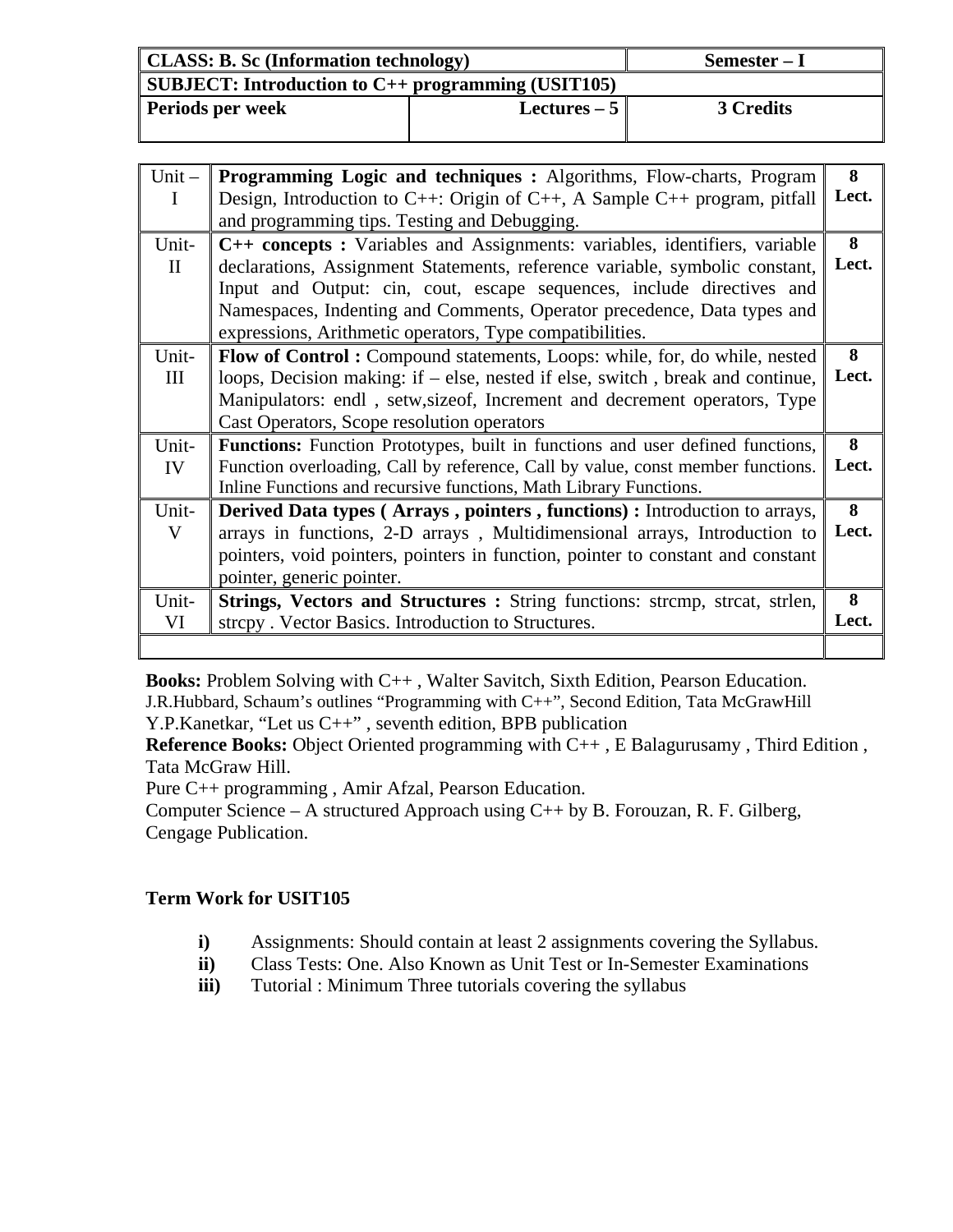# **Practical (USIT1P5):**

| <b>Journal Practical</b><br>3 Lectures per Week (1 Credit)                               |                                                                                      |  |
|------------------------------------------------------------------------------------------|--------------------------------------------------------------------------------------|--|
| <b>List of Practical</b>                                                                 |                                                                                      |  |
|                                                                                          |                                                                                      |  |
| Write a $C_{++}$ program for finding greatest of three number.<br>1)                     |                                                                                      |  |
| Write a $C_{++}$ program for solving the quadratic equation.<br>2)                       |                                                                                      |  |
| Write a $C_{++}$ program to print all the prime numbers in a given range.<br>3)          |                                                                                      |  |
| Write a $C_{++}$ program for displaying the Fibonacci series.<br>4)                      |                                                                                      |  |
| Write a $C_{++}$ program for converting number to words. (switch, break, continue)<br>5) |                                                                                      |  |
| Write a $C_{++}$ function for swapping two numbers without using third variable.<br>6)   |                                                                                      |  |
| Write a recursive function for factorial of given number.<br>8)                          |                                                                                      |  |
| Write your own function for string reverse, string palindrome, string comparision<br>9)  |                                                                                      |  |
| 10)                                                                                      | Write a program for sorting the number in ascending and descending order             |  |
| Write a program for Matrix addition and multiplication.<br>11)                           |                                                                                      |  |
| 12)                                                                                      | Write a program for implementing the concept of structures.                          |  |
| 13)                                                                                      | Write a program for finding the greatest and smallest number using vector.           |  |
| 14)                                                                                      | Write a program for implementing the concept of call by value and call by reference. |  |
| 15)                                                                                      | Write a program for generating the report card.                                      |  |
|                                                                                          |                                                                                      |  |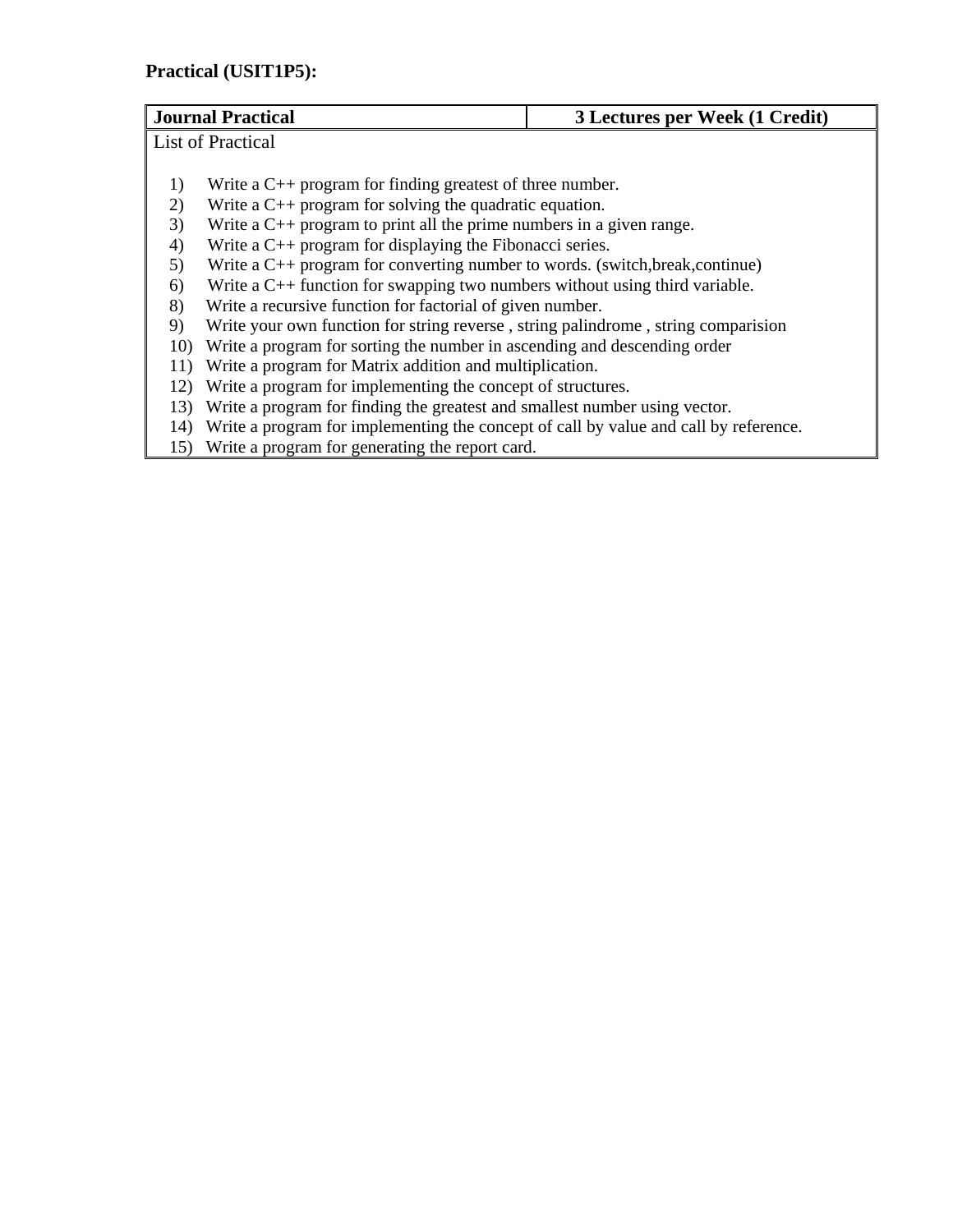# **Semester II**

| <b>Courses</b>                                        | <b>Theory Code</b> | <b>Practical Code</b> |
|-------------------------------------------------------|--------------------|-----------------------|
| <b>Web Designing and Programming</b>                  | <b>USIT201</b>     | <b>USIT2P1</b>        |
| Applied Mathematics $-$ II                            | <b>USIT202</b>     | USIT2P2               |
| Microprocessor and microcontrollers                   | <b>USIT203</b>     | USIT2P3               |
| <b>Database Management Systems</b>                    | <b>USIT204</b>     | USIT2P4               |
| Data Communication and Networking<br><b>Standards</b> | <b>USIT205</b>     | USIT <sub>2P5</sub>   |

| <b>CLASS: B. Sc (Information technology)</b>            |  | Semester – II |
|---------------------------------------------------------|--|---------------|
| <b>SUBJECT: Web Designing and Programming (USIT201)</b> |  |               |
| Periods per week<br>Lectures $-5$                       |  | 3 Credits     |
|                                                         |  |               |

| $Unit - I$ | <b>Internet and WWW:</b> What is Internet?, Introduction to internet and its     | 8        |
|------------|----------------------------------------------------------------------------------|----------|
|            | applications, E-mail, telnet, FTP, e-commerce, video conferencing, e-            | lectures |
|            | business. Internet service providers, domain name server, internet address       |          |
|            | World Wide Web (WWW) : World Wide Web and its evolution, uniform                 |          |
|            | resource locator (URL), browsers – internet explorer, netscape navigator,        |          |
|            | opera, firefox, chrome, mozilla. search engine, web saver - apache, IIS,         |          |
|            | proxy server, HTTP protocol                                                      |          |
| Unit-II    | HTML and Graphics: HTML Tag Reference, Global Attributes,                        | 8        |
|            | Event Handlers, Document Structure Tags, Formatting Tags, Text                   | lectures |
|            | Level formatting, Block Level formatting, List Tags, Hyperlink tags,             |          |
|            | Image and Image maps, Table tags, Form Tags, Frame Tags,                         |          |
|            | Executable content tags                                                          |          |
|            | <b>Imagemaps:</b> What are Imagemaps?, Client-side Imagemaps, Server-            |          |
|            | side Imagemaps, Using Server-side and Client-side Imagemaps                      |          |
|            | together, Alternative text for Imagemaps,                                        |          |
|            | Tables : Introduction to HTML tables and their structure, The table              |          |
|            | tags, Alignment, Aligning Entire Table, Alignment within a row,                  |          |
|            | Alignment within a cell, Attributes, Content Summary, Background                 |          |
|            | Color, Adding a Caption, Setting the width, Adding a border, Spacing             |          |
|            | within a cell, Spacing between the cells, Spanning multiple rows or              |          |
|            | columns, Elements that can be placed in a table, Table Sections and              |          |
|            | column properties, Tables as a design tool                                       |          |
|            | Frames : Introduction to Frames, Applications, Frames document,                  |          |
|            | The <frameset> tag, Nesting<frameset> tag, Placing content</frameset></frameset> |          |
|            | in frames with the <frame/> tag, Targeting named frames, Creating                |          |
|            | floating frames, Using Hidden frames,                                            |          |
|            | <b>Forms:</b> Creating Forms, The <form> tag, Named Input fields, The</form>     |          |
|            | <input/> tag, Multiple lines text windows, Drop down and list boxes,             |          |
|            | Hidden, Text, Text Area, Password, File Upload, Button, Submit,                  |          |
|            | Reset, Radio, Checkbox, Select, Option, Forms and Scripting, Action              |          |
|            | Buttons, Labelling input files, Grouping related fields, Disabled and            |          |
|            | read-only fields, Form field event handlers, Passing form data                   |          |
|            | <b>Style Sheets:</b> What are style sheets?, Why are style sheets valuable?,     |          |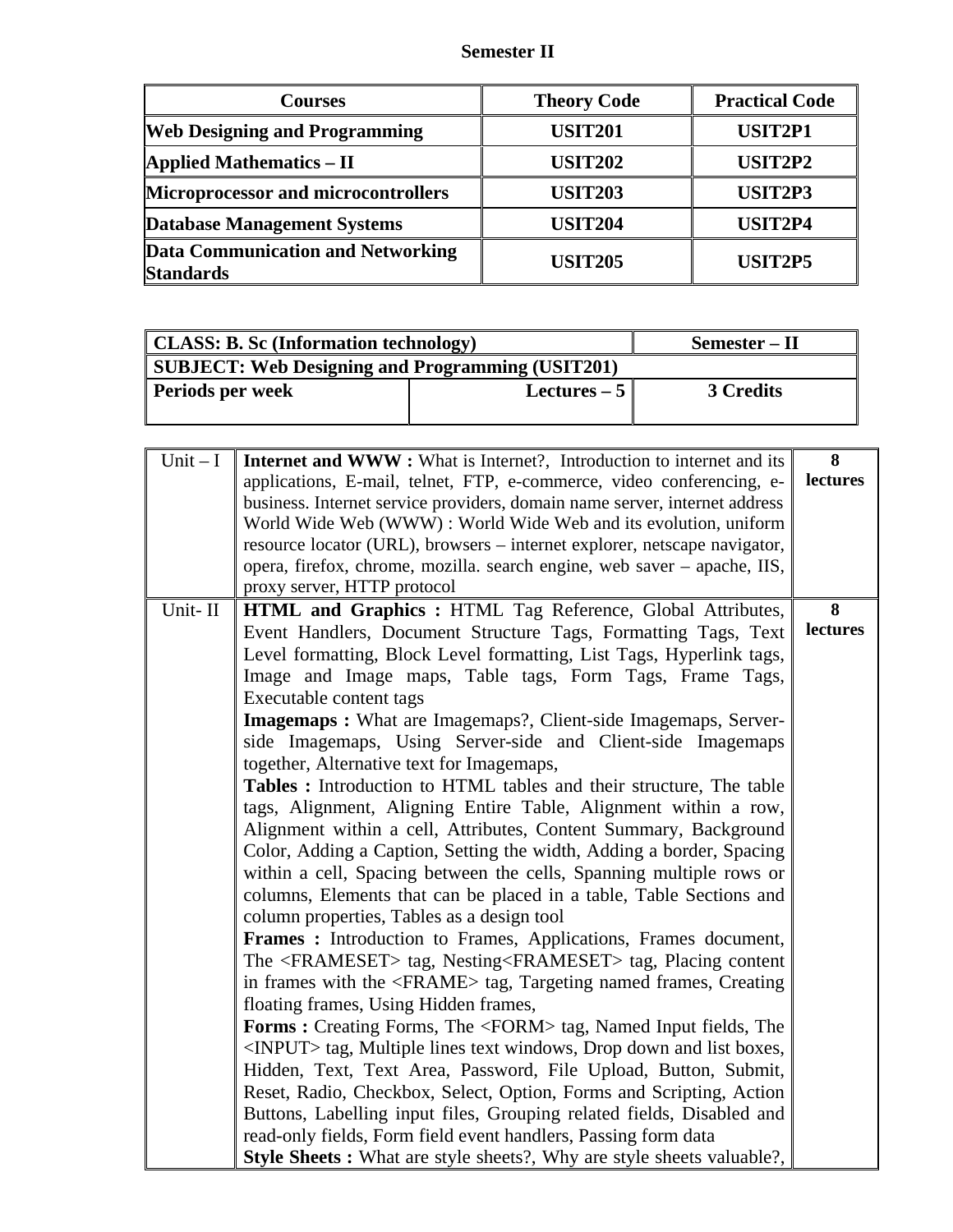|  | Different approaches to style sheets, Using Multiple approaches,<br>Linking to style information in s separate file, , Setting up style<br>information, Using the <link/> tag, Embedded style information, |  |
|--|------------------------------------------------------------------------------------------------------------------------------------------------------------------------------------------------------------|--|
|  | Using <style></style>                                                                                                                                                                                      |  |

# **References :**

- 1. Web Design The Complete Reference, Thomas Powell, Tata McGrawHill
- 2. HTML and XHTML The Complete Reference, Thomas Powell, Tata McGrawHill
- 3. JavaScript 2.0: The Complete Reference, Second Edition by Thomas Powell and Fritz Schneider
- 4. PHP: The Complete Reference By Steven Holzner, Tata McGrawHill

- **i)** Assignments: Should contain at least 2 assignments covering the Syllabus.
- **ii)** Class Tests: One. Also Known as Unit Test or In-Semester Examinations
- **iii**) Tutorial : Minimum Three tutorials covering the syllabus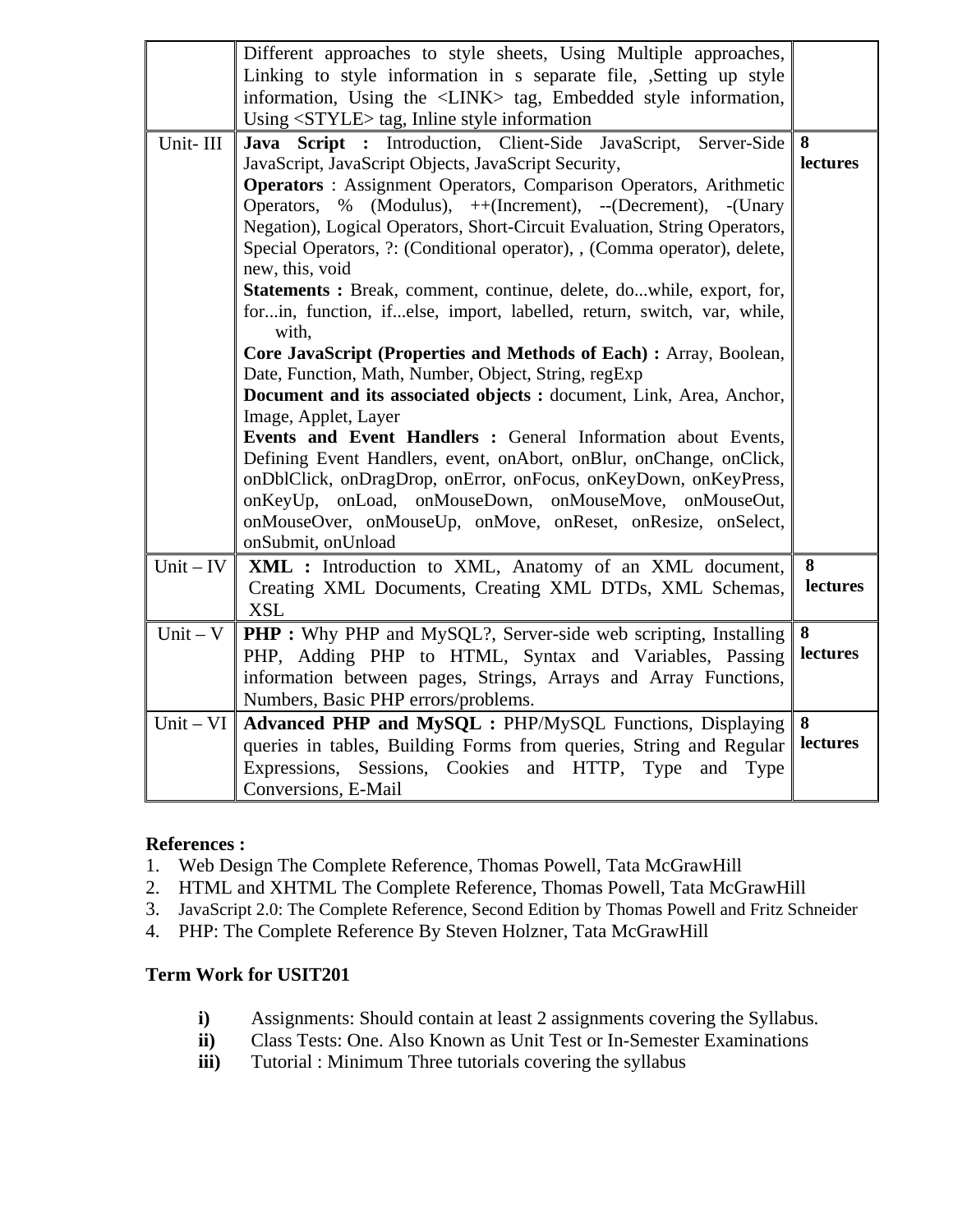| <b>Journal Practical</b>                                                                               | 3 Lectures per Week (1 Credit) |  |  |
|--------------------------------------------------------------------------------------------------------|--------------------------------|--|--|
| List of Practical                                                                                      |                                |  |  |
|                                                                                                        |                                |  |  |
|                                                                                                        |                                |  |  |
| 1. Design a web page using different text formatting tags.                                             |                                |  |  |
| 2. Design a web page with links to different pages and allow navigation between pages.                 |                                |  |  |
| 3. Design a web page with Imagemaps.                                                                   |                                |  |  |
| 4. Design a web page with different tables. Design a webpage suing table so that the                   |                                |  |  |
| content appears well placed.                                                                           |                                |  |  |
| 5. Design a webpage using frames.                                                                      |                                |  |  |
| 6. Design a web page with a form that uses all types of controls.                                      |                                |  |  |
| Design a website using style sheets so that the pages have uniform style.                              |                                |  |  |
| Using Java Script design a web page that prints factorial / Fibonacci series / any given series.<br>8. |                                |  |  |
| 9. Design a form with a test box and a command button. Using Java Script write a                       |                                |  |  |
| program whether the number entered in the text box is a prime number or not.                           |                                |  |  |
| 10. Design a form and validate all the controls placed on the form using Java Script.                  |                                |  |  |
| 11. Design a DTD, corresponding XML document and display it in browser using CSS.                      |                                |  |  |
| 12. Design an XML document and display it in browser using XSL.                                        |                                |  |  |

12.Design an XML document and display it in browser using XSL. 13.Design XML Schema and corresponding XML document.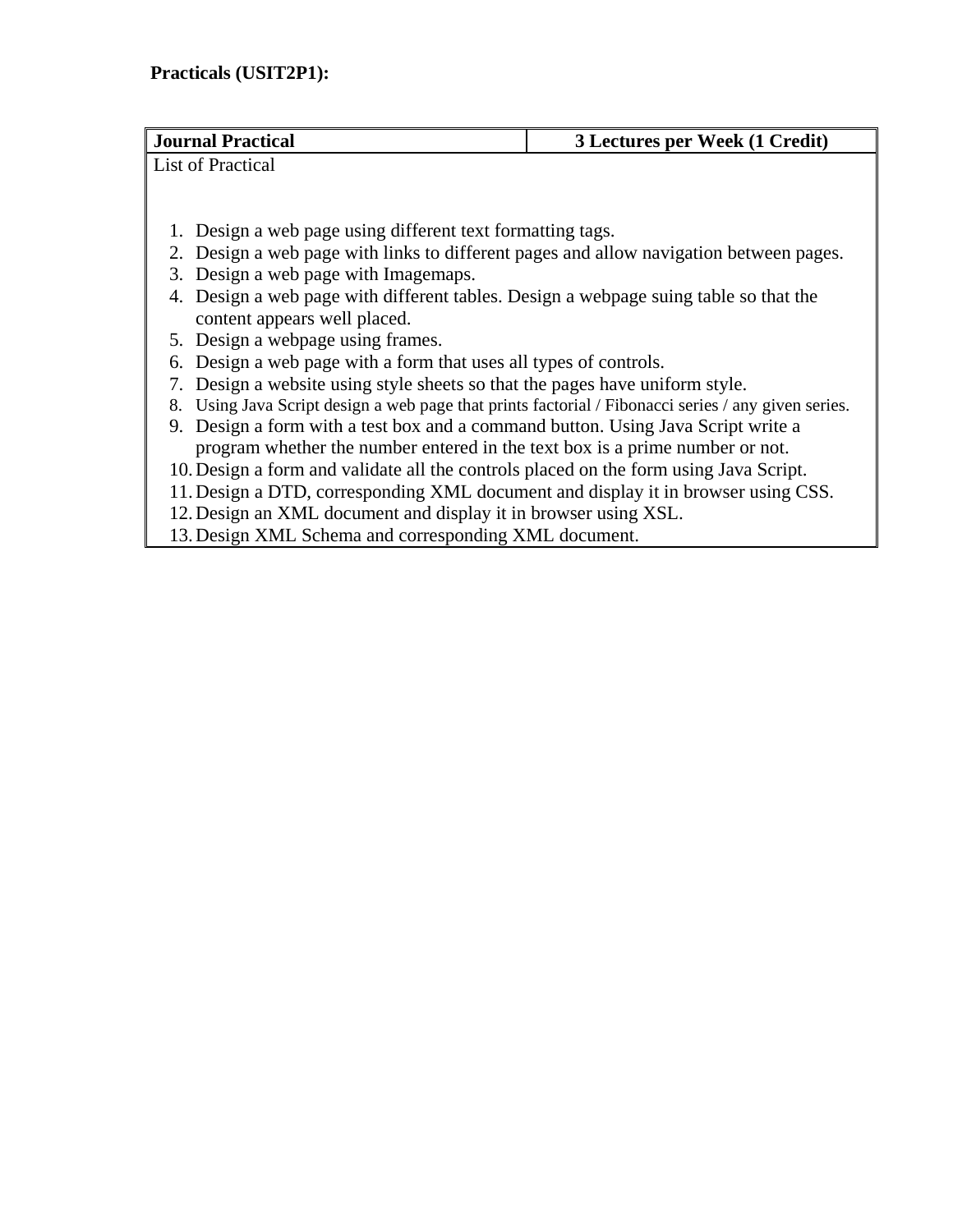| CLASS: B. Sc (Information technology)                   |               | Semester – II |
|---------------------------------------------------------|---------------|---------------|
| $\parallel$ SUBJECT: Applied Mathematics – II (USIT202) |               |               |
| Periods per week                                        | Lectures $-5$ | 3 Credits     |

| $Unit -$<br>$\mathbf I$ | <b>Complex Numbers:</b> Cartesian, Polar & Exponential form, De-Moivre's<br>theorem, Hyperbolic functions, Logarithms of Complex numbers                                                                                                                                                                                                                                                                                                            |         |
|-------------------------|-----------------------------------------------------------------------------------------------------------------------------------------------------------------------------------------------------------------------------------------------------------------------------------------------------------------------------------------------------------------------------------------------------------------------------------------------------|---------|
| Unit-<br>$\mathbf{I}$   | <b>Complex Variables : Cauchy Riemann Equations, , Conformal Mapping</b><br>and Bilinear Mapping, concept of Line Integral, Riemann Integral,<br>Singularities - Poles, Evaluation of Residues theorem.                                                                                                                                                                                                                                             | 8 Lect. |
| $Unit -$<br>III         | Laplace Transform: Introduction, Definition, Properties of Laplace<br>Transform, Laplace Transform of standard function.<br><b>Inverse Laplace Transform:</b><br>Inverse Laplace Transform, Methods of obtaining Inverse Laplace<br>transform, Laplace transform of Periodic Functions, Heavyside Unit-step<br>Function, Dirac-delta function (Unit Impulse Function), Application of<br>Inverse Laplace transform to solve differential equations. | 8 Lect. |
| $Unit -$<br>IV          | Differentiation under Integral sign, Beta and Gamma Functions,<br>Properties and Duplication Formula, Error Functions                                                                                                                                                                                                                                                                                                                               | 8 Lect. |
| $Unit -$<br>V           | <b>Fourier Series:</b><br>Fourier Series, Change of Interval, Even and odd functions, Half range<br>expansions.<br><b>Fourier Transform and Inverse Fourier Transform:</b><br>Fourier transform of Even and Odd functions, Fourier Transform of sine<br>and cosine functions                                                                                                                                                                        | 8 Lect. |
| $Unit -$<br>VI          | <b>Integral Calculus:</b> Double Integral, Area, Triple Integral, Volume                                                                                                                                                                                                                                                                                                                                                                            | 8 Lect. |

#### **References:**

Differential Calculus by Shanti Narayan.

B. S. Grewal, "Higher Engineering Mathematics.

Advanced Engineering Mathematics: R.K.Jain, S.R.K. Iyengar, Narosa Publishing House. Engineering Mathematics : T Veerajan, Tata McGraw-Hill

Integral Transforms: A. R. Vasishta, Dr. R.K. Gupta, Krishna Prakashan Mandir.

- **i)** Assignments: Should contain at least 2 assignments covering the Syllabus.
- **ii)** Class Tests: One. Also Known as Unit Test or In-Semester Examinations
- **iii**) Tutorial : Minimum Three tutorials covering the syllabus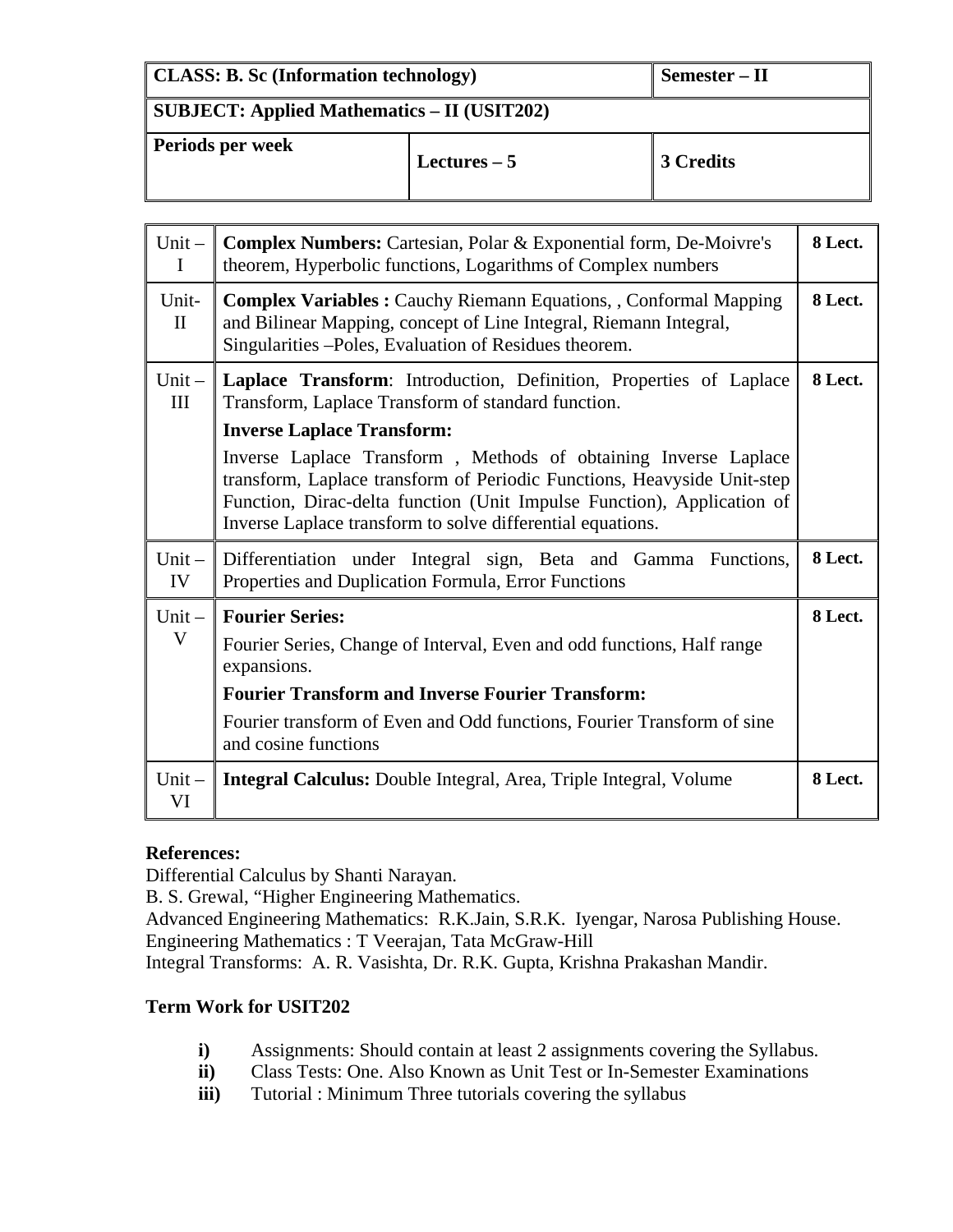| <b>Problem Solving</b>                                                                                                                                                                                                                                                                                                                                                                                                                                                                                                          | 3 Lectures per Week (1 Credit) |  |
|---------------------------------------------------------------------------------------------------------------------------------------------------------------------------------------------------------------------------------------------------------------------------------------------------------------------------------------------------------------------------------------------------------------------------------------------------------------------------------------------------------------------------------|--------------------------------|--|
|                                                                                                                                                                                                                                                                                                                                                                                                                                                                                                                                 |                                |  |
| <b>List of Problems</b><br>Problem solving based on Complex Numbers<br>1)<br>ii) Problem solving based on Complex Variables<br>iii) Problem solving based on Laplace Transforms<br>iv) Problem solving based on Inverse Laplace Transforms<br>v) Problem solving based on Differentiation under the integral sign<br>vi) Problem solving based on Beta and gamma functions<br>vii) Problem solving based on error functions<br>viii) Problem solving based on Fourier series<br>ix) Problem solving based on Fourier transforms |                                |  |
| x) Problem solving based on double integrals and area                                                                                                                                                                                                                                                                                                                                                                                                                                                                           |                                |  |
| xi) Problem solving based on triple integrals                                                                                                                                                                                                                                                                                                                                                                                                                                                                                   |                                |  |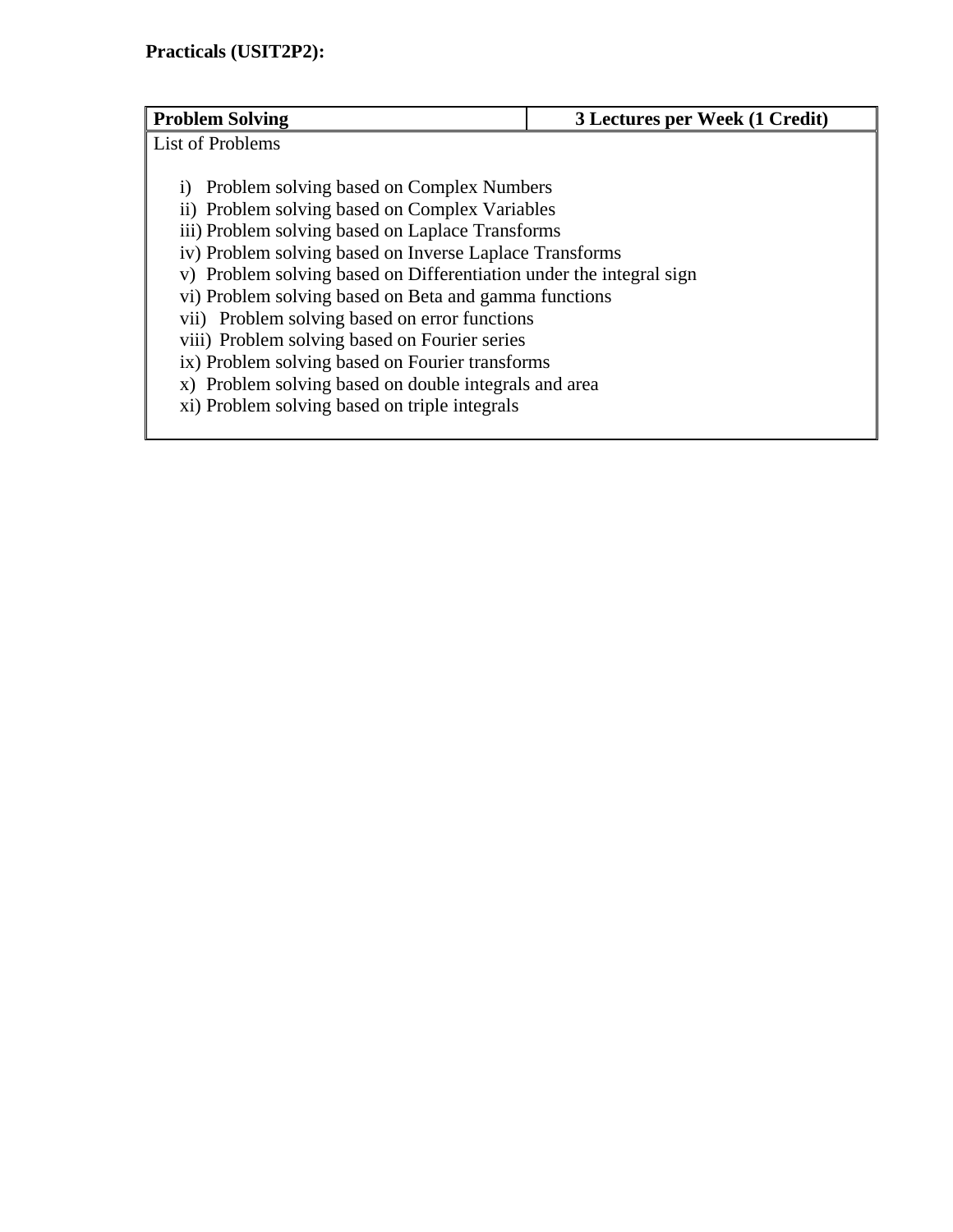| <b>CLASS: B. Sc (Information technology)</b>                  |               | Semester – II |
|---------------------------------------------------------------|---------------|---------------|
| <b>SUBJECT: Microprocessor and microcontrollers (USIT203)</b> |               |               |
| Periods per week                                              | Lectures $-5$ |               |

| $Unit -$    | Logic Devices: Tristate devices, buffers, encoder, decoder, latches.  | 8 Lect. |
|-------------|-----------------------------------------------------------------------|---------|
| $\mathbf I$ | Types of memories, memory organization, concept of control lines such |         |
|             | as read/write, chip enable.                                           |         |
| Unit-       | Introduction to 8085 microprocessor: - Organization of Microprocessor | 8 Lect. |
| $\Pi$       | based system, 8085 µp Architecture, Concept of Address line and       |         |
|             | Memory interfacing, Address Decoding and Memory Interfacing,          |         |
| Unit-       | 8085 Programming Model, Instruction Classification, Instruction       | 8 Lect. |
| III         | Format, 8085 Instruction Set                                          |         |
| Unit-       | Introduction to Modern day Computer Systems: - Organization and       | 8 Lect. |
| IV          | Architecture, Structure and function.                                 |         |
|             | System Buses: - Computer Components, Computer function, PCI: -        |         |
|             | Features of PCI bus, Why PCI bus is needed? Concept of PCI            |         |
|             | Arbitration.                                                          |         |
|             | Internal Memory: - Concept of Cache Memory, Methods of Cache          |         |
|             | Mapping, Concept and need for Cache coherency. External Memory: -     |         |
|             | RAID.                                                                 |         |
| Unit-       | The 8051 Microcontroller:                                             | 8 Lect. |
| V           | Introduction and overview of 8051 family, 8051 Assembly Language      |         |
|             | Programming, Jumps, Loops and call instructions.                      |         |
| Unit-       | 8051 I/O port programming, Addressing Modes, Arithmetic and Logical   | 8 Lect. |
| VI          | instructions.                                                         |         |

# **References**

William Stallings, "Computer Organisation and Architecture" (4<sup>th</sup> Edition ) - PHI, 1998.

Andrew C. Tanenbaum, "Structured Computer Organisation" (3rd Edition) -, PHI.

Computer System Architecture - M. Morris Memo, PHI, 1998.

John P Hayes, "Computer Architecture and Organisation" - McGraw Hill, 1998.

Digital Computer Fundamentals, Malvino

Microprocessor Architecture and Programming and Applications with the 8085, R.S. Gaonkar, PRI  $(3^{rd}$  Edition)

Digital Computer Fundamentals, Thomas C Bartee, TMG

The 8051 Microcontroller and Embedded systems by M. A. Mazidi, J. G. Mazidi and R. D. McKinlay, Pearson Education**.**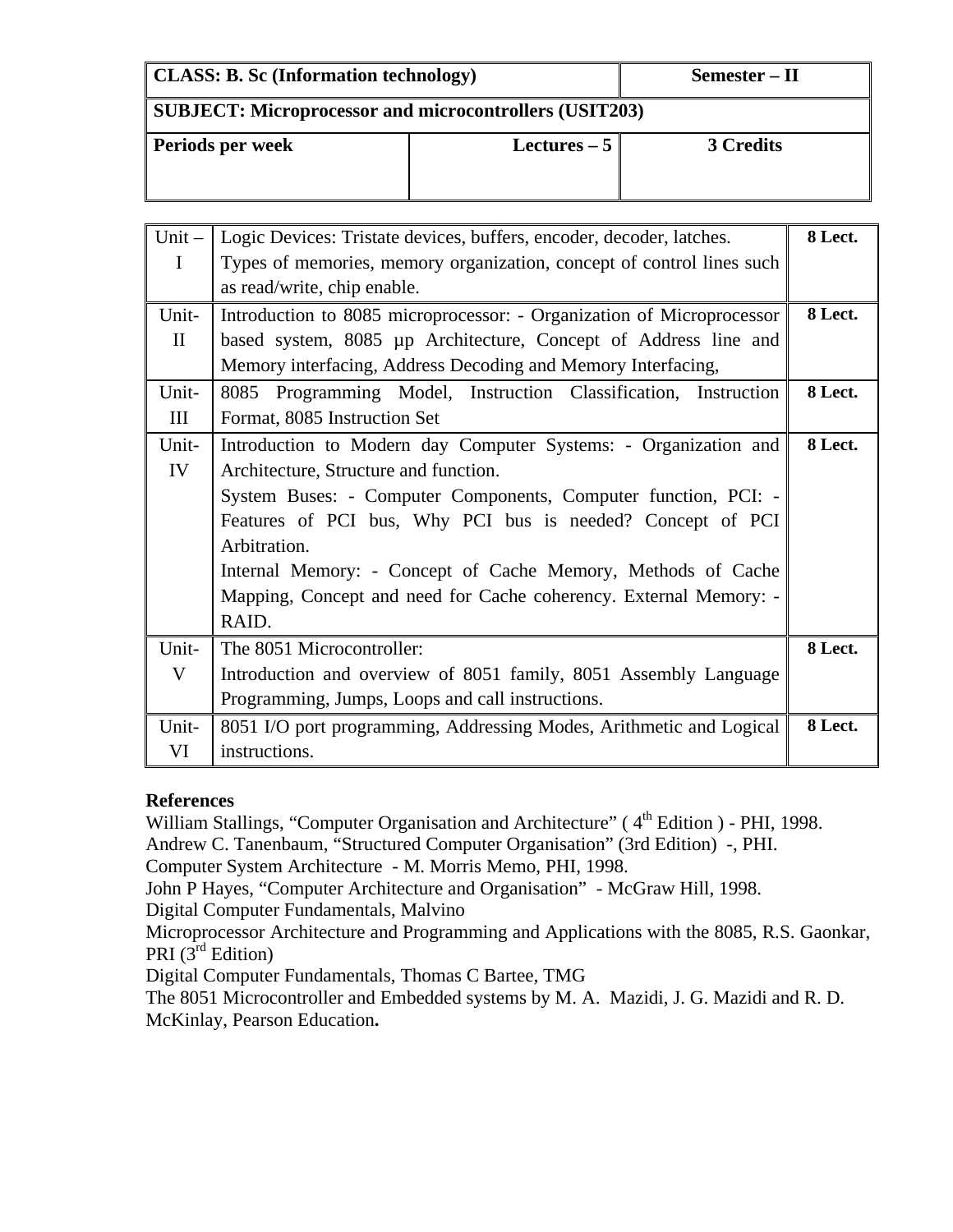# **Term Work for USIT203**

- **i)** Assignments: Should contain at least 2 assignments covering the Syllabus.
- **ii)** Class Tests: One. Also Known as Unit Test or In-Semester Examinations
- **iii**) Tutorial : Minimum Three tutorials covering the syllabus

# **Practicals (USIT2P3):**

| <b>Journal Practical</b><br>3 Lectures per Week (1 Credit)                                       |  |  |  |  |
|--------------------------------------------------------------------------------------------------|--|--|--|--|
| 8085 programs for                                                                                |  |  |  |  |
| 1. Simple 8-bit and 16-bit addition and subtraction                                              |  |  |  |  |
| 2. Transfer a block of data from one location to another.                                        |  |  |  |  |
| 3. Find the largest/smallest of the numbers stored at one location.                              |  |  |  |  |
| 4. Addition of 10 numbers.                                                                       |  |  |  |  |
| 5. Multiplication of 8-bit and 16-bit numbers.                                                   |  |  |  |  |
| 6. Sorting of numbers.                                                                           |  |  |  |  |
| 7. BCD addition                                                                                  |  |  |  |  |
| 8. Division                                                                                      |  |  |  |  |
| 9. Find GCD and LCM of two numbers                                                               |  |  |  |  |
| 10. Swapping a block of data                                                                     |  |  |  |  |
|                                                                                                  |  |  |  |  |
| 8051 programs for:                                                                               |  |  |  |  |
| 1. To search a number from a given set of numbers. The end of the data is indicated by 00.       |  |  |  |  |
| 2. Finding the average of signed numbers.                                                        |  |  |  |  |
| 3. Multiplication of signed numbers.                                                             |  |  |  |  |
| 4. Convert the BCD 0111 0101 number to two binary numbers and transfer this number to registers. |  |  |  |  |

- 5. To find y where  $y = x^2 + 2x + 5$  and x is between 0 and 9.
- 6. Write a program to show the use of the BIT directive.
- 7. Write a program to find the number of zeros in register R2
- 8. Write a program to check if the accumulator is divisible by 8.
- 9. To check whether a character string is a palindrome or not.
- 10.To check the number is prime or not.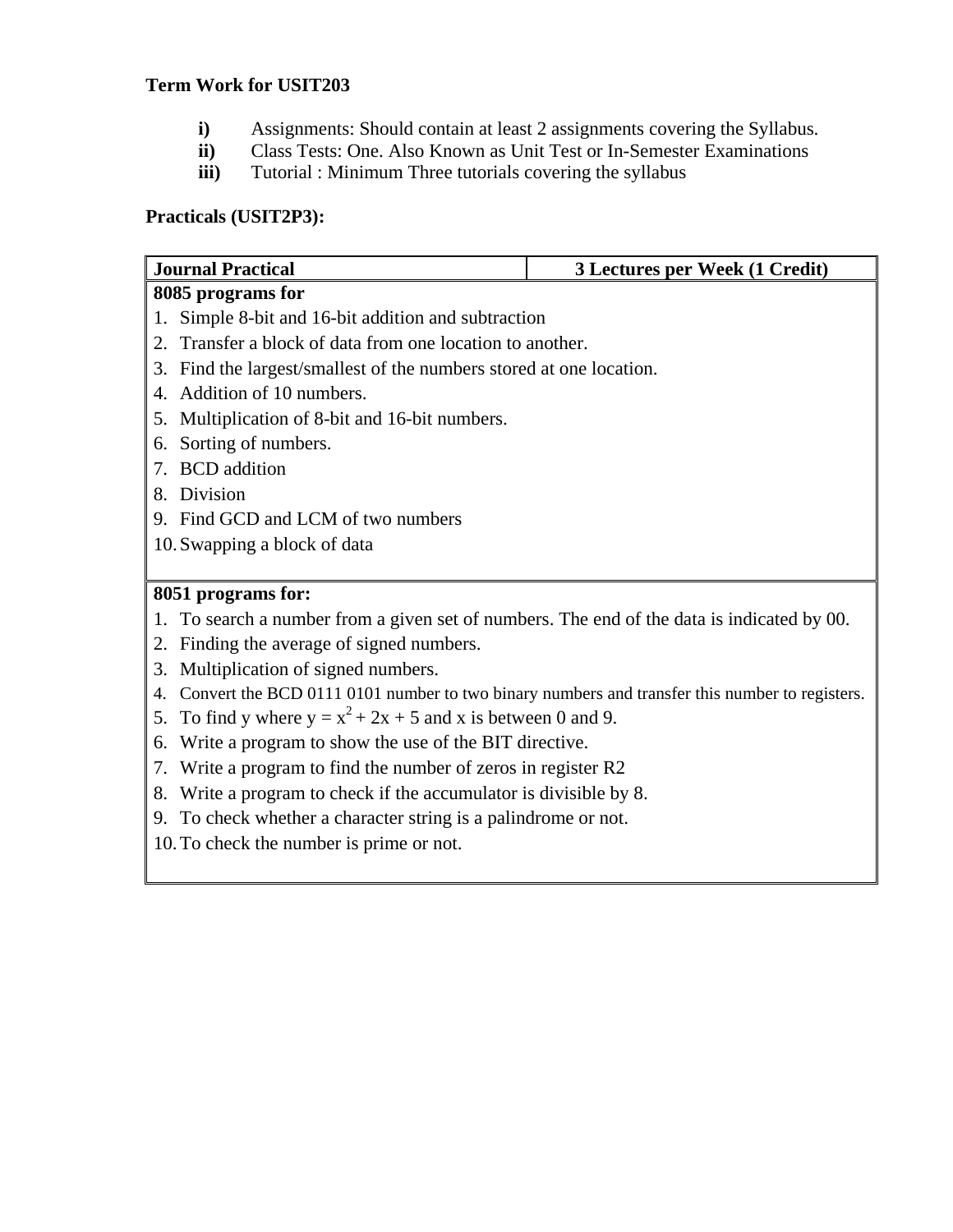| <b>CLASS: B. Sc (Information technology)</b> | Semester – II |                  |  |
|----------------------------------------------|---------------|------------------|--|
| <b>SUBJECT: DBMS (USIT204)</b>               |               |                  |  |
| <b>Periods per week</b>                      | Lectures $-5$ | <b>3 Credits</b> |  |

| $Unit -$     | <b>Introduction to Databases and Transactions:</b>                           | 8    |  |  |  |
|--------------|------------------------------------------------------------------------------|------|--|--|--|
| I            | What is database system, purpose of database system, view of data,           | Lect |  |  |  |
|              | relational databases, database architecture, transaction management,         |      |  |  |  |
| Unit-        | Data Models : The importance of data models, Basic building blocks,          | 8    |  |  |  |
| $\mathbf{I}$ | Business rules, The evolution of data models, Degrees of data abstraction.   | Lect |  |  |  |
| Unit-        | Database Design, ER-Diagram and Unified Modeling Language:                   | 8    |  |  |  |
| III          | Database design and ER Model:overview, ER-Model, Constraints, ER-            | Lect |  |  |  |
|              | Diagrams, ERD Issues, weak entity sets, Codd's rules, Relational             |      |  |  |  |
|              | Schemas, Introduction to UML                                                 |      |  |  |  |
|              | Relational database model: Logical view of data, keys, integrity rules.      |      |  |  |  |
|              | Relational Database design: features of good relational database design,     |      |  |  |  |
|              | atomic domain and Normalization (1NF, 2NF, 3NF, BCNF).                       |      |  |  |  |
| Unit-        | Relational Algebra and Calculus: Relational algebra: introduction,           | 8    |  |  |  |
| IV           | Selection and projection, set operations, renaming, Joins, Division, syntax, | Lect |  |  |  |
|              | semantics. Operators, grouping and ungrouping, relational comparison.        |      |  |  |  |
|              | Calculus: Tuple relational calculus, Domain relational Calculus, calculus    |      |  |  |  |
|              | vs algebra, computational capabilities.                                      |      |  |  |  |
| Unit-        | Constraints, Views and SQL: What is constraints, types of constrains,        | 8    |  |  |  |
| V            | Integrity constraints, Views: Introduction to views, data independence,      | Lect |  |  |  |
|              | security, updates on views, comparison between tables and views              |      |  |  |  |
|              | SQL: data definition, aggregate function, Null Values, nested sub queries,   |      |  |  |  |
|              | Joined relations. Triggers.                                                  |      |  |  |  |
| Unit-        | <b>Transaction management and Concurrency control:</b> Transaction           | 8    |  |  |  |
| VI           | management: ACID properties, serializability and concurrency control,        | Lect |  |  |  |
|              | Lock based concurrency control (2PL, Deadlocks), Time stamping               |      |  |  |  |
|              | methods, optimistic methods, database recovery management.                   |      |  |  |  |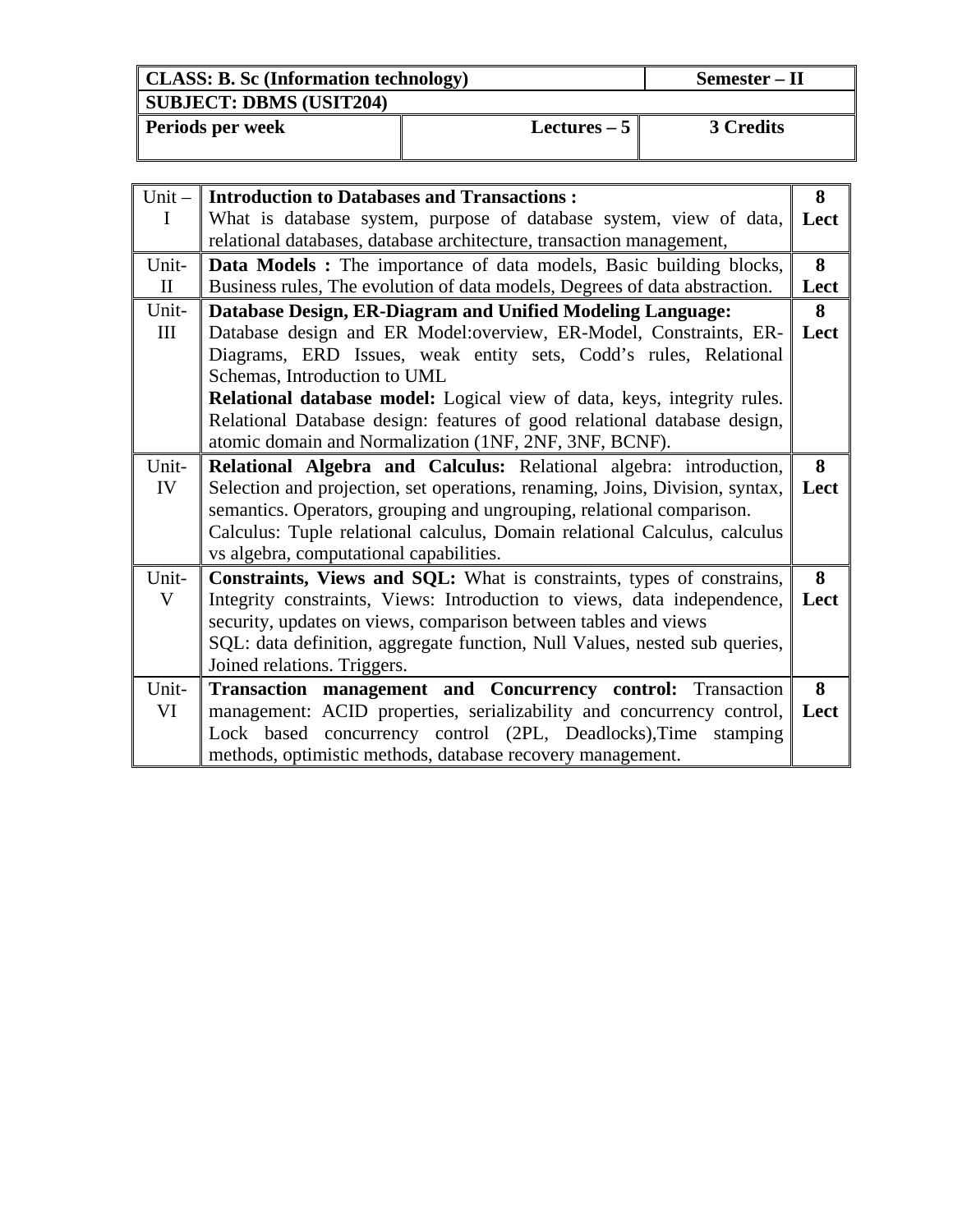### **Books:**

A Silberschatz, H Korth, S Sudarshan, "*Database System and Concepts*", *fifth Edition* McGraw-Hill ,

Rob, Coronel, "*Database Systems*", *Seventh Edition*, Cengage Learning

# **Term Work for USIT204**

- **i)** Assignments: Should contain at least 2 assignments covering the Syllabus.
- **ii)** Class Tests: One. Also Known as Unit Test or In-Semester Examinations
- **iii**) Tutorial : Minimum Three tutorials covering the syllabus

# **Practicals (USIT2P4):**

**Journal Practical 3 Lectures per Week (1 Credit)**  List of Practical:

- 1. Design a Database and create required tables. For e.g. Bank, College Database
- 2. Apply the constraints like Primary Key , Foreign key, NOT NULL to the tables.
- 3. Write a sql statement for implementing ALTER,UPDATE and DELETE
- 4. Write the queries to implement the joins
- 5. Write the query for implementing the following functions: MAX(),MIN(),AVG(),COUNT()
- 6. Write the query to implement the concept of Intergrity constrains
- 7. Write the query to create the views
- 8. Perform the queries for triggers
- 9. Perform the following operation for demonstrating the insertion , updation and deletion using the referential integrity constraints
- 10.Write the query for creating the users and their role.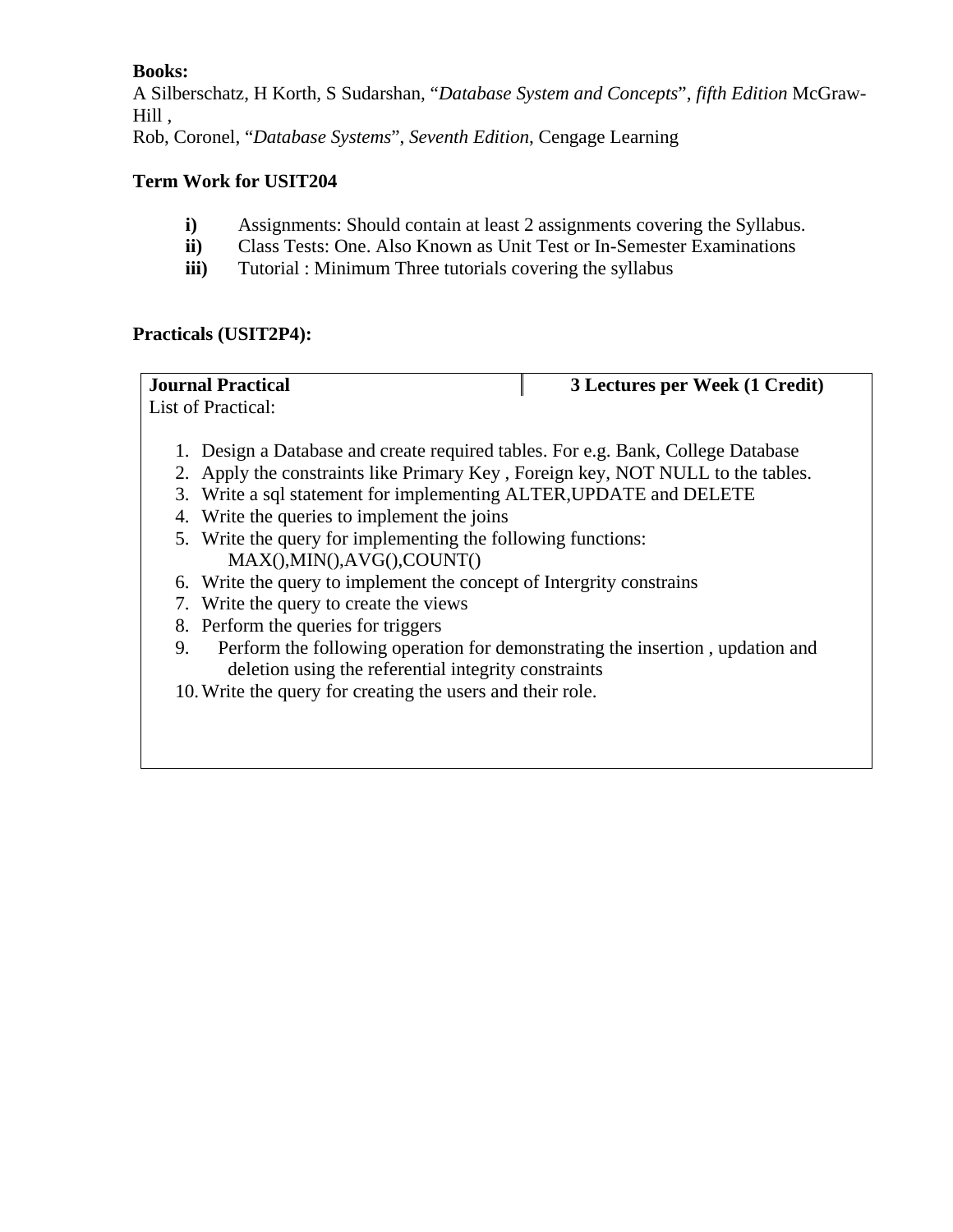| <b>CLASS: B. Sc (Information technology)</b>                            |              | <b>Semester - II</b> |
|-------------------------------------------------------------------------|--------------|----------------------|
| <b>SUBJECT: - Data Communication and Networking Standards (USIT2P5)</b> |              |                      |
| <b>Periods per week</b>                                                 | Lectures - 5 | $\vert$ (3 Credits)  |

| <b>Lectures - 5</b> |  |
|---------------------|--|
|---------------------|--|

| Unit-I   | Introduction to data communications and networking                          | 8 Lect |
|----------|-----------------------------------------------------------------------------|--------|
|          | Introduction, Fundamental concepts, Data communications, Protocol,          |        |
|          | standards, standard organizations, signal propagation, analog and digital   |        |
|          | signals, bandwidth of signal and a medium, Fourier analysis and the         |        |
|          | concept of bandwidth of a signal, The data transmission rate and bandwidth. |        |
| Unit-II  | <b>Network Models</b>                                                       | 8 Lect |
|          | Layered Tasks, The OSI reference model, Layers in the OSI reference         |        |
|          | model, TCP/IP protocol suite, Addressing IPv4                               |        |
| Unit-III | <b>Information Encoding, Errors Detection and Correction</b>                | 8 Lect |
|          | Introduction, Representing different symbols, Minimizing errors,            |        |
|          | Multimedia, Multimedia and Data compression. Error classification, types    |        |
|          | of errors, redundancy, detection versus correction, hamming distance,       |        |
|          | cyclic redundancy check.                                                    |        |
| Unit-IV  | <b>Media and Transmission modes</b>                                         | 8 Lect |
|          | Data and signals, Periodic analog signals, Digital signals, Transmission    |        |
|          | impairment, Data rate limits, Performance, Digital to digital, Analog to    |        |
|          | digital conversion, Transmission modes, Digital to analog conversion,       |        |
|          | Analog to analog conversion, Guided media and Unguided media                |        |
| Unit-V   | <b>Network topologies , Switching and routing algorithms</b>                | 8 Lect |
|          | Mesh, star, tree, ring, bus, hybrid, switching basics, circuit switching,   |        |
|          | packet switching and Message switching, routing algorithms                  |        |
| Unit-VI  | IP version 6                                                                | 8 Lect |
|          | Overview, Terminology, IPv6 addresses, Special addresses, IP v 6 header     |        |
|          | formats, IPv6 extension headers, IPv6 autoconfiguration, configuration via  |        |
|          | DHCP v6, IPv6 transition                                                    |        |

# **Books:**

Behrouz A Forouzan, *"Data communications and Networking"*, Fourth Edition , Mc-Graw Hill Achyut Godbole, "Data communications and Networks, TMH Dr.Sidnie Feit, "TCP/IP" ,Second Edition, TMH Reference:

W.Stallings,"Data and Computer Communications",Eight Edition,Pearson Education

- **i)** Assignments: Should contain at least 2 assignments covering the Syllabus.
- **ii)** Class Tests: One. Also Known as Unit Test or In-Semester Examinations
- **iii**) Tutorial : Minimum Three tutorials covering the syllabus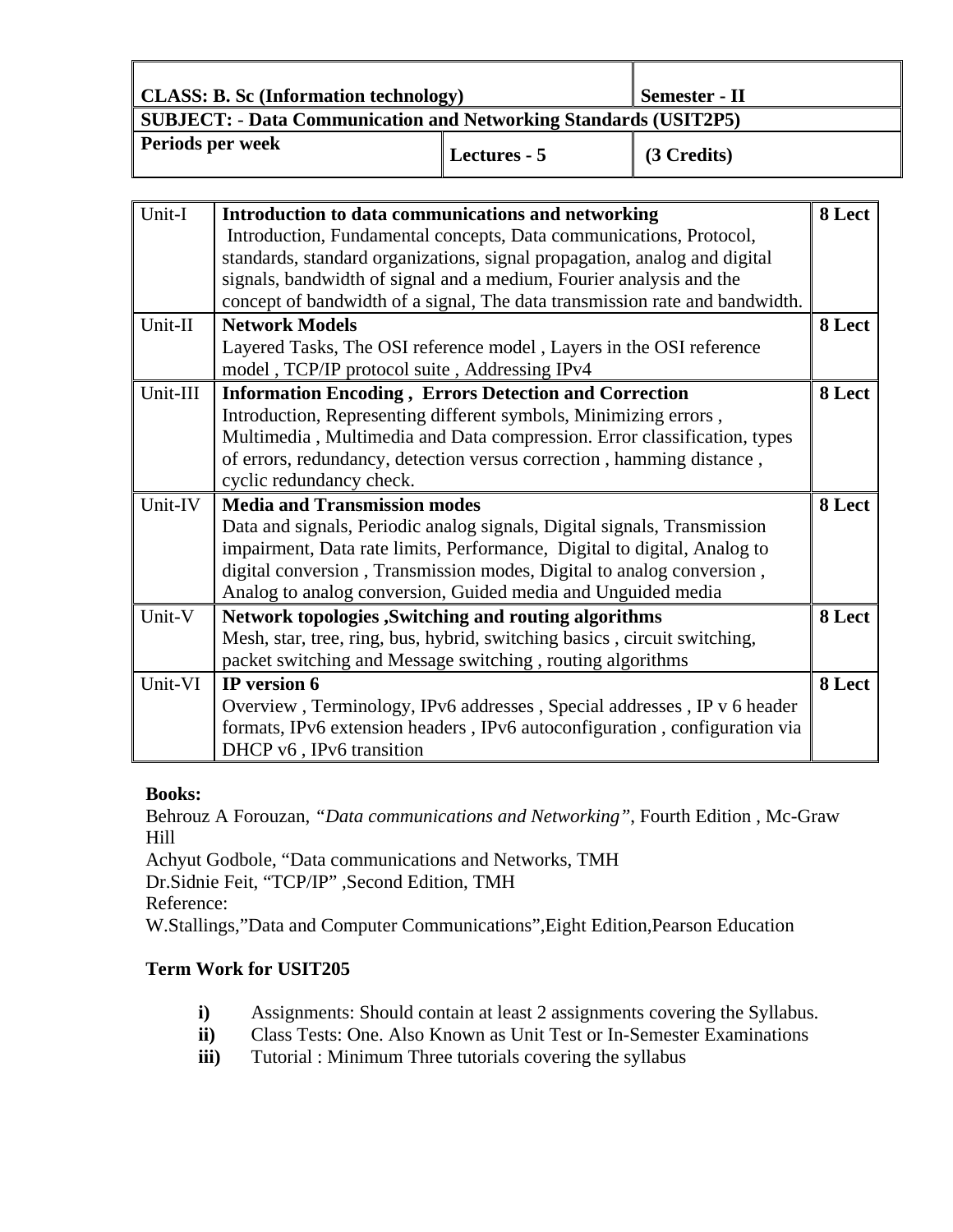| <b>Case Studies</b>                                                                                                                                                                                                                                                                                                                             | 3 Lectures Per Week (1 Credit) |
|-------------------------------------------------------------------------------------------------------------------------------------------------------------------------------------------------------------------------------------------------------------------------------------------------------------------------------------------------|--------------------------------|
| List of Cases                                                                                                                                                                                                                                                                                                                                   |                                |
| Case study on implementation of TCP/IP model in different OS<br>1)<br>ii) Case study on errors in data transmission<br>iii) Case study on transmission media<br>iv) Case study on static IP addressing<br>v) Case study on dynamic IP addressing<br>vi) Case study on network devices: Routers, Switches, Bridges<br>Case study on IPv6<br>vii) |                                |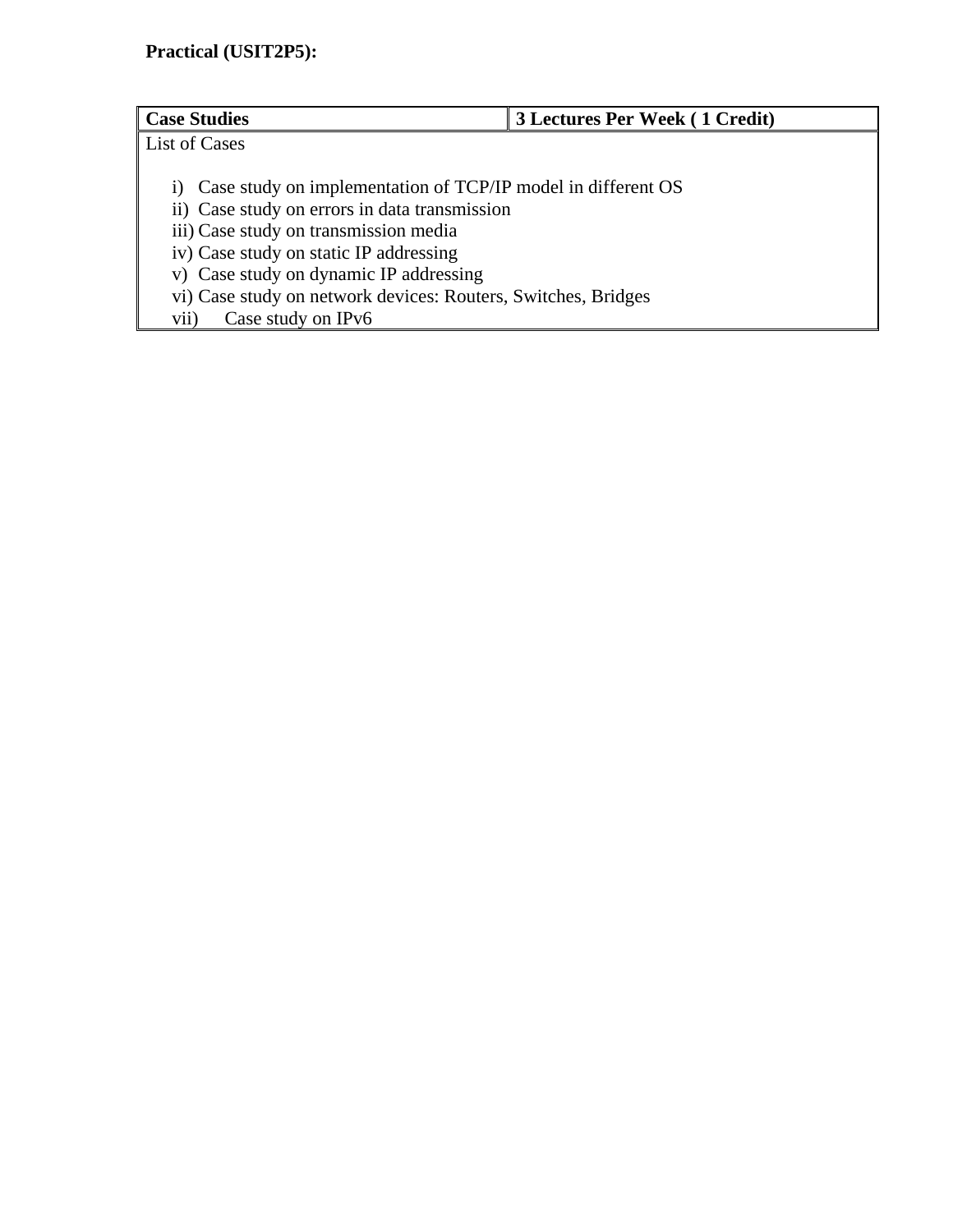**Issues related to Term Work, tutorial, assignments and Practicals** 

**Following is the marks distribution for Theory and Practical. Minimum 16 marks out of 40 and 24 marks out of 60 for passing in Theory and 8 marks out of 20 and 12 marks out of 30 for passing in Practical.** 

**Credit of 3 of Theory and 1 of Practical for any course is to be awarded only if students clear both.** 

#### *Semester I*

| <b>Theory</b>  |                                       |                 |              |                                |                  |
|----------------|---------------------------------------|-----------------|--------------|--------------------------------|------------------|
| Course         | <b>Internal Assessment (40 Marks)</b> |                 |              | <b>External Assessment (60</b> | Total(100 Marks) |
|                |                                       |                 |              | Marks)                         |                  |
|                | <i><b>Assignment</b></i>              | <b>Tutorial</b> | <b>Class</b> | <b>Theory Exam</b>             |                  |
|                |                                       |                 | <b>Test</b>  |                                |                  |
| <b>USIT101</b> | 10                                    | 10              | 20           | 60                             | <i>100</i>       |
| <b>USIT102</b> | 10                                    | <i>10</i>       | 20           | 60                             | <i>100</i>       |
| <b>USIT103</b> | 10                                    | 10              | 20           | 60                             | <b>100</b>       |
| <b>USIT104</b> | 10                                    | 10              | 20           | 60                             | <b>100</b>       |
| <b>USIT105</b> | 10                                    | 10              | 20           | 60                             | <i>100</i>       |

#### *Practical*

*Theory* 

| Course         | <b>Internal Assessment (20 Marks)</b> | <b>External Assessment (30 Marks)</b> | <b>Total</b><br>$(50 \text{ Marks})$ |
|----------------|---------------------------------------|---------------------------------------|--------------------------------------|
| <b>USIT1P1</b> | Case Study                            | <b>Case Study</b>                     | 50                                   |
| <b>USIT1P2</b> | <b>Problem Solving</b>                | <b>Problem Solving</b>                | 50                                   |
| <b>USITIP3</b> | <b>Lab and Journal</b>                | <b>Practical Exam</b>                 | 50                                   |
| USIT1P4        | Lab and Journal                       | <b>Practical Exam</b>                 | 50                                   |
| <b>USIT1P5</b> | Lab and Journal                       | <b>Practical Exam</b>                 | 50                                   |

#### *Semester II*

| 1 nevi y       |                                       |           |                                |                    |            |  |
|----------------|---------------------------------------|-----------|--------------------------------|--------------------|------------|--|
| Course         | <b>Internal Assessment (40 Marks)</b> |           | <b>External Assessment (60</b> | Total(100 Marks)   |            |  |
|                |                                       |           |                                | Marks)             |            |  |
|                | <b>Assignment</b>   Tutorial   Class  |           |                                | <b>Theory Exam</b> |            |  |
|                |                                       |           | <b>Test</b>                    |                    |            |  |
| <b>USIT201</b> | 10                                    | <i>10</i> | 20                             | 60                 | <i>100</i> |  |
| <b>USIT202</b> | 10                                    | 10        | 20                             | 60                 | <b>100</b> |  |
| <b>USIT203</b> | 10                                    | <i>10</i> | 20                             | 60                 | <b>100</b> |  |
| <b>USIT204</b> | 10                                    | 10        | 20                             | 60                 | <b>100</b> |  |
| <b>USIT205</b> | 10                                    | <i>10</i> | <i>20</i>                      | 60                 | <i>100</i> |  |

#### *Practical*

| 2 I WUVVUW     |                                       |                                       |                      |
|----------------|---------------------------------------|---------------------------------------|----------------------|
| Course         | <b>Internal Assessment (20 Marks)</b> | <b>External Assessment (30 Marks)</b> | <b>Total</b>         |
|                |                                       |                                       | $(50 \text{ Marks})$ |
| <b>USIT2P1</b> | Lab and Journal                       | <b>Practical Exam</b>                 | 50                   |
| USIT2P2        | <b>Problem Solving</b>                | <b>Problem Solving</b>                | 50                   |
| USIT2P3        | Lab and Journal                       | <b>Practical Exam</b>                 | 50                   |
| USIT2P4        | Lab and Journal                       | <b>Practical Exam</b>                 | 50                   |
| USIT2P5        | Case Study                            | Case Study                            | 50                   |

• Tutorials are theory /problems to be solved by the students in the class room at the end of practical / theory session

- Assignments are theory / problems to be solved by the students at home.
- Class Test is to be conducted in the class room with due notice. Test could be out of any sum total but is to be converted out of 20 for class test.